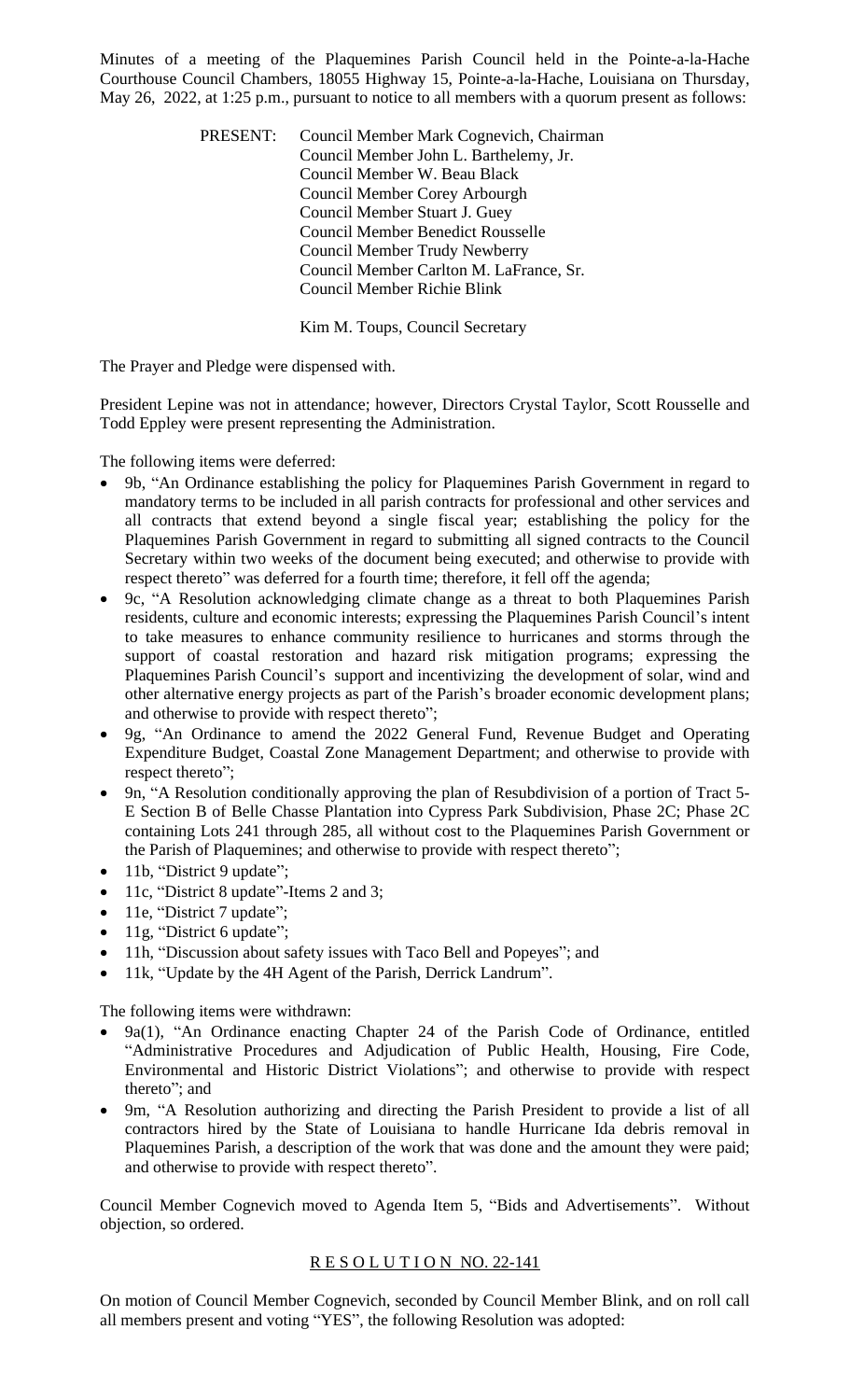A Resolution authorizing the acceptance of bids for furnishing janitorial supplies for a period of one year, for use Parish wide; and otherwise to provide with respect thereto.

WHEREAS, after due advertisement bids were received on May 10, 2022, for furnishing janitorial supplies for a period of one year as follows: Economical Janitorial & Paper, P.O. Box 23607, New Orleans, LA 70183; A & L Sales, Inc., 111 Dr. Bowen Street, Belle Chasse, LA 70037; Pyramid School Products, 6510 N. 54<sup>th</sup> Street, Tampa, FL 33610; C. W. Nowlin Enterprises, 336 Riverview Road, Madison Heights, VA 34572; Malor & Company, Inc., 667 Madison Avenue, 5<sup>th</sup> Floor, New York, NY 10065; all bids on file in the Parish Purchasing Agent's Office and made a part hereof by reference to; and

WHEREAS, Ms. Jane Roy, Buildings Supervisor, recommends the acceptance of the low bid of Economical Janitorial & Paper for Item Nos. 1, 4, 6, 10, 15, 19, 21, 23, 24, 25, 27, 28, 33, 36, 37, 38, 39, 42, 49, 50, 52, 53, 54, 55, 56, 58, 60, 64, 65, 69, 78, 79, 80, 81, 82, 84, 85, 86, 92, 93, 94, 95, 96, 97, 98, and 100; and the low bid of A & L Sales, Inc. for Item Nos. 2, 3, 5, 7, 8, 9, 11, 12, 13, 14, 16, 17, 18, 20, 22, 26, 29, 30, 31, 32, 34, 35, 40, 41, 43, 44, 45, 46, 47, 48, 51, 57, 59, 61, 62, 63, 66, 67, 68, 70, 71, 72, 73, 74, 75, 76, 77, 83, 87, 88, 89, 90, 91, and 99; and the Council concurred in said recommendation;

# NOW, THEREFORE:

BE IT RESOLVED BY THE PLAQUEMINES PARISH COUNCIL THAT it hereby authorizes its Parish Purchasing Agent to issue purchase orders on an as needed basis to Economical Janitorial & Paper, P.O. Box 23607, New Orleans, LA 70183, for furnishing janitorial supplies, for a period of one year for Item Nos. 1, 4, 6, 10, 15, 19, 21, 23, 24, 25, 27, 28, 33, 36, 37, 38, 39, 42, 49, 50, 52, 53, 54, 55, 56, 58, 60, 64, 65, 69, 78, 79, 80, 81, 82, 84, 85, 86, 92, 93, 94, 95, 96, 97, 98, and 100; to issue purchase orders on an as needed basis to A & L Sales, Inc., 111 Dr. Bowen Street, Belle Chasse, LA 70037, for furnishing janitorial supplies, for a period of one year for Item Nos. 2, 3, 5, 7, 8, 9, 11, 12, 13, 14, 16, 17, 18, 20, 22, 26, 29, 30, 31, 32, 34, 35, 40, 41, 43, 44, 45, 46, 47, 48, 51, 57, 59, 61, 62, 63, 66, 67, 68, 70, 71, 72, 73, 74, 75, 76, 77, 83, 87, 88, 89, 90, 91, and 99; all in accordance with bid submitted by said company on May 10, 2022, on file in the Parish Purchasing Agent's office.

BE IT FURTHER RESOLVED BY THE PLAQUEMINES PARISH COUNCIL THAT Kirk Lepine, Parish President, be and he is hereby authorized for and on behalf of the Plaquemines Parish Government, to enter into a contractual agreement with Economical Janitorial & Paper, P.O. Box 23607, New Orleans, LA 70183; and A & L Sales, Inc., 111 Dr. Bowen Street, Belle Chasse, LA 70037, on an as needed basis, for a period of one year beginning with the adoption of this resolution and ending May 26, 2023.

BE IT FURTHER RESOLVED BY THE PLAQUEMINES PARISH COUNCIL THAT it hereby authorizes its Parish Fiscal Officers to issue check in payment of materials upon approval of invoices by Brenda L. Stanifer, Parish Purchasing Agent.

BE IT FURTHER RESOLVED BY THE PLAQUEMINES PARISH COUNCIL THAT the Secretary of this Council is hereby authorized and directed to immediately certify and release this Resolution and that Parish officials and employees are authorized to carry out the purposes of this Resolution, both without further reading and approval by the Plaquemines Parish Council.

Council Member Cognevich moved to Agenda Item 6, "Beer and Liquor License". Without objection, so ordered.

# RESOLUTION NO. 22-142

On motion of Council Member Guey , seconded by Council Member Cognevich, and on roll all members present and voting "YES", the following Resolution was adopted:

BE IT RESOLVED BY THE PLAQUEMINES PARISH COUNCIL THAT the following application for permit to engage in the sale of liquor and/or beer only in the Parish of Plaquemines for the year 2022 is hereby approved: Maria's Kings of Liquor, Tobacco & Food, 8475 Hwy. 23, Belle Chasse, Louisiana, Table 1, Class A – Retail Liquor.

BE IT FURTHER RESOLVED BY THE PLAQUEMINES PARISH COUNCIL THAT the Secretary of this Council is hereby authorized and directed to immediately certify and release this Resolution and that Parish officials and employees are authorized to carry out the purposes of this Resolution, both without further reading and approval by the Plaquemines Parish Council.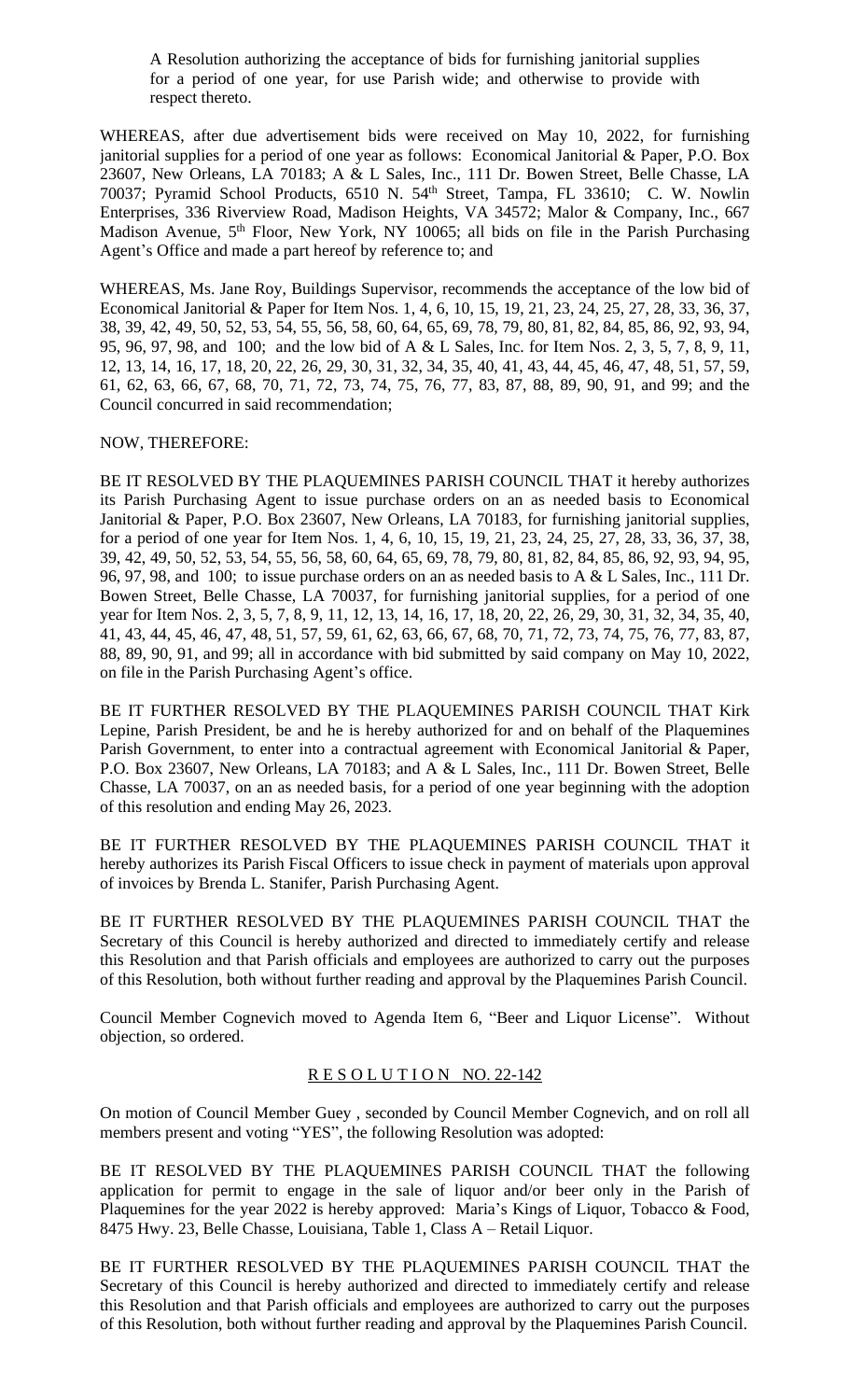Council Member Cognevich moved to Agenda Item 7, "Building Permits". Without objection, so ordered.

Items 7a(1) and 7a(2) were taken en *globo*:

# RESOLUTION NO. 22-143

On motion of Council Member Blink, seconded by Council Member LaFrance, and on roll call all members present and voting "YES", the following Resolution was adopted:

BE IT RESOLVED BY THE PLAQUEMINES PARISH COUNCIL THAT the following application for construction permits in the Parish of Plaquemines are hereby approved: Harvest Midstream, Application No. 2022-519, dated May 12, 2022, anomaly repair on an existing 12 inch BOA – 4 pipeline, Barataria Bay Area; Cox Operating, LLC, Application No. 2022-520, dated May 13, 2022, re-enter/restore production to S.L. 195 "QQ" Well No. 43, Quarantine Bay area.

BE IT FURTHER RESOLVED BY THE PLAQUEMINES PARISH COUNCIL THAT the Secretary of this Council is hereby authorized and directed to immediately certify and release this Resolution and that Parish employees and officials are authorized to carry out the purposes of this Resolution, both without further reading and approval by the Plaquemines Parish Council.

# RESOLUTION NO. 22-144

On motion of Council Member Blink, seconded by Council Member LaFrance, and on roll call all members present, the following resolution was adopted:

A Resolution approving the renewal of a trailer park permit to Michael Valliant for the operation of an existing trailer park, (Deep South RV Park, LLC, formerly known as Morel's Gulf Coast Park & Campground) located in a MH (Mobile Home) Zoning District on 32368 Highway 23, Empire, Louisiana, all in accordance with Application No. 2022-496, dated May 4, 2022.

WHEREAS, Michael Valliant, applied to the Plaquemines Parish Department of Permits, Planning and Zoning (Application No 2022-496, dated May 4, 2022) for the renewal of a trailer park permit for the operation of an existing trailer park (Deep South RV Park, LLC, formerly known as Morel's Gulf Coast Park & Campground) located on 32368 Highway 23, Empire Louisiana;

# NOW, THEREFORE:

BE IT RESOLVED BY THE PLAQUEMINES PARISH COUNCIL THAT it hereby approves the issuance of a renewal of a trailer park permit to Michael Valliant, for the operation of an existing trailer park (Deep South RV Park, LLC, formerly known as Morel's Gulf Coast Park & Campground) located in a MH (Mobile Home) Zoning District on 32368 Highway 23, Empire, Louisiana, all in accordance with Application No. 2022-496, dated May 4, 2022.

BE IT FURTHER RESOLVED BY THE PLAQUEMINES PARISH COUNCIL THAT the Secretary of this Council is hereby authorized and directed to immediately certify and release this Resolution and that Parish officials and employees are authorized to carry out the purposes of this Resolution, both without further reading and approval by the Plaquemines Parish Council.

Council Member Cognevich moved to Agenda Item 9a(2). Without objection, so ordered.

# ORDINANCE NO. 22-62

The following Ordinance was offered by Council Member Cognevich who moved its adoption:

An Ordinance to divide and consolidate precincts, assign to redistricting plan and establish polling places; and otherwise to provide with respect thereto.

WHEREAS, the Plaquemines Parish Council adopted Ordinance 22-22 to divide precincts and adopt a redistricting plan after the 2020 Federal Decennial Census; and

WHEREAS, the Plaquemines Parish School Board and the Louisiana Legislature have also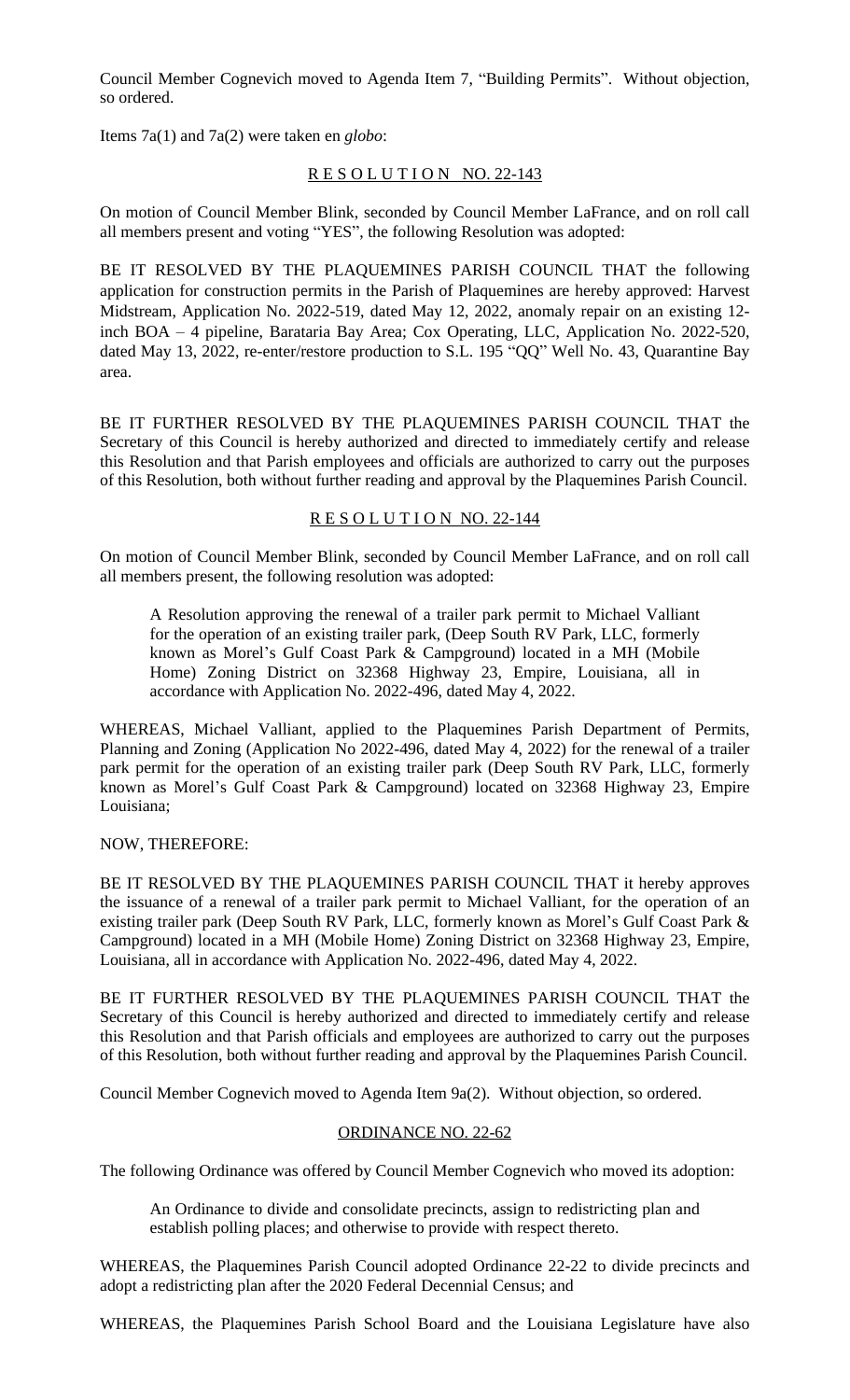completed redistricting following the 2020 Federal Decennial Census; and

WHEREAS, the Plaquemines Parish Council divided a number of precincts in the adoption of its redistricting plan; and

WHEREAS, the Plaquemines Parish Council deems it in the best interest of the electoral process to consolidate precincts in accordance with R.S.  $18:532.1(D)(1)(b)$ ;

### NOW, THEREFORE:

# BE IT ORDAINED BY THE PLAQUEMINES PARISH COUNCIL THAT:

## SECTION 1

- A. The Plaquemines Parish Council hereby declares that the Plaquemines Parish School Board and the Louisiana Legislature have both completed redistricting following the 2020 Census and that there is a need to Divide and consolidate precincts to be first implemented for all purposes related to the regularly scheduled elections for the Plaquemines Parish Council, and otherwise, in the Fall of 2022. The Plaquemines Parish School Board and the Louisiana Legislature have likewise completed its redistricting.
- B. Precincts **2-2** and **2-2A** as created in Ordinance 22-22 are repealed, and the consolidation of Precincts **2-2** and **2-1** into Precinct **2-1** is hereby reaffirmed.
- C. Precinct **2-1** is hereby divided to create Precincts **2-1** and **2-1A**. Precinct **2-1A** is described as follows: Begin at the intersection of Woodland Hwy and the boundary between Plaquemines Parish and Orleans Parish, then west along the boundary to the point of intersection with the boundary of Jefferson Parish, then south along the boundary between Plaquemines Parish and Jefferson Parish to the intersection with southbound lane of LA Hwy 23, then southeast along LA Hwy 23 to the intersection with the natural extension of la Rosa Lane, then north to the intersection with the northbound lane of L Hwy 23, then southeast along LA Hwy 23 to the intersection with Vista Dr, then north along Vista Dr to the intersection with a railroad, the northwest along the railroad to the intersection with Barrier Canal, the north along Barrier Canal to the intersection with Industry Canal, then southeast along Industry Canal to the intersection with Woodland Hwy, then north along Woodland Hwy to the point of beginning.
- D. Precincts **4-1, 4-1A, 4-2, 4-2A** and **4-2B** as created in Ordinance 22-22 are repealed, and the consolidation of Precincts **4-1** and **4-2** into Precinct **4-1** is hereby reaffirmed.
- E. Precinct **4-1** is divided to create Precincts **4-1, 4-1A, 4-1B, 4-1C and 4-1D**. Precinct **4- 1A** is described as follows: Begin at the intersection of Main St and the boundary between Precincts 4-1 and 3-1, then proceed northerly along Main St to the intersection with Ave G, then easterly along Ave G to the intersection with the levee, then northerly along the levee to the intersection with Oak Rd, which is also the boundary between Precincts 4-1 and 2-1, then westerly and southerly along the precinct boundary, then southeasterly along the boundary between Precincts 4-1 and 3-1 to the point of beginning. Precinct **4-1B** is described as follows: Begin at the point of intersection of Precincts 3-1, 4-1 and 5-1, then proceed south along the boundary between Precinct 5-1 and 4-1 to the intersection with Magaome Rd (which may also be known as Magazine Rd), then east along the road to the intersection with an unnamed canal, then south along the canal to the intersection with the boundary between precincts 4-1 and 5-1, then north and east along the boundary to Mississippi River, which is the boundary between precincts 4-1 and 1-1, then north along the boundary to the point of intersection of precincts 1-1, 4-1 and 2-1, then west and south along the boundary to the point of intersection of Precincts 2-1, 4-1 and 3-1, then south along the boundary of precincts 3-1 and 4-1 to the point of intersection of precincts 3-1, 4-1 and 5-1, then south along the boundary to the point of beginning. Precinct **4-1C** is described as follows: Begin at the intersection of Oak Tree Dr and Apricot St, then proceed easterly along Apricot St to the intersection with the Eastern lane of LA State Hwy 23, then northerly along LA State Hwy 23 to the intersection with Oliver Ave, then easterly along Oliver Ave to the intersection with Oak Tree Rd, then southerly along Oak Tree Rd to the point of beginning. Precinct **4-1D** is described as follows: Begin at the intersection of Chambers Ave and 5<sup>th</sup> Street, then proceed northerly to the intersection with Rinard Rd, then northeast along Rinard Rd to the intersection with McDonald Ave, then northwest along McDonald Ave to the intersection with  $3^{rd}$  St, the then north east along  $3^{rd}$  St to the intersection with Avenue E, then northwest along Avenue E to the intersection with Magazine Rd, then north along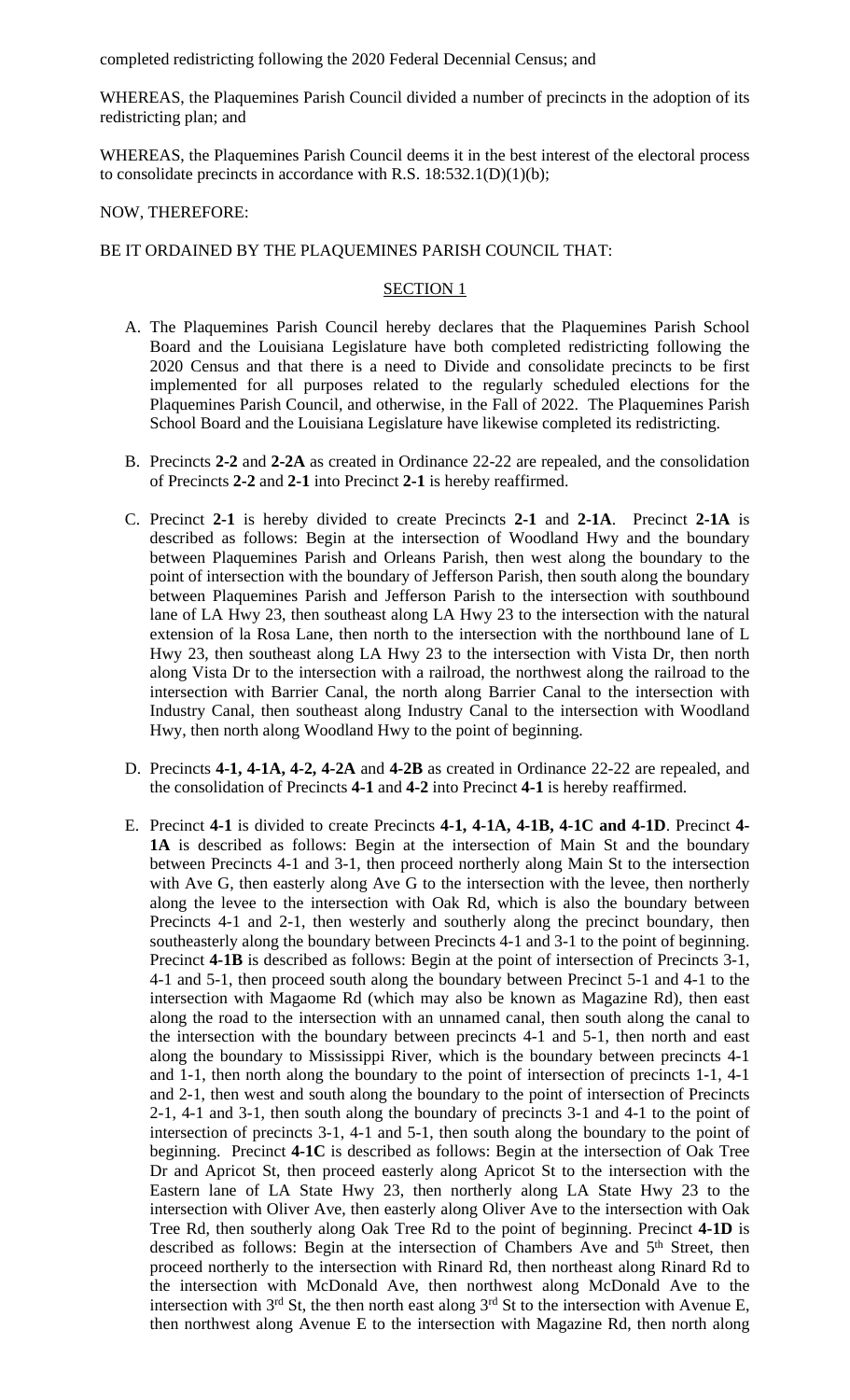Magazine Rd to the intersection with Olsen Dr, then north along Olson Dr to the intersection with Magaome Rd (which may also be known as Magazine Rd), then east along that road to the intersection with an unnamed canal, then south and east along the canal to the intersection with the boundary between Precincts 5-1 and 4-1, then proceed southerly along the boundary to the point of beginning. The remainder of Precinct **4-1** is redesignated as Precinct **4-1**.

- F. Precincts **5-1, 5-1A, 5-2, 5-2A**, and **5-2B** as created in Ordinance 22-22 are repealed, and the consolidation of Precincts **5-1** and **5-2** into Precinct **5-1** is hereby reaffirmed.
- G. Precinct **5-1** is divided into Precincts **5-1, 5-1A, 5-1B, 5-1C and 5-1D**. Precinct **5-1A** is described as follows: Beginning at the intersection of Walker Rd and the westernmost lane of LA Hwy 23, then proceed easterly along Walker Rd, which is also the boundary between Precincts 5-1 and 6-1, then easterly along the precinct boundary to the intersection with the Parish boundary, then north along the parish boundary to the intersection with the ship channel, then east along the ship channel to the intersection with the Intercoastal Waterway, then north along western bank of the Intercoastal Waterway to the intersection with Precinct 2-1, then east along the boundary between Precincts 5-1 and 2-1 to the easter bank of the Intercoastal Waterway, then south along the eastern bank of the Intercoastal Waterway to the intersection with structure just south of Pump Station Road, then east to the intersection with Bayou Barrier, then south along Bayou Barrier to the intersection with Buccaneer Rd, then east and south and east along Buccaneer Rd to the intersection with the westernmost lane of LA Hwy 23, then south along LA Hwy 23 to the point of beginning. Precinct **5-1B** is described as follows: Begin at the intersection of Walker Rd and the westernmost lane of LA Hwy 23, then north along LA Hwy 23 to the intersection with E Walker Rd, then east along East Walker Rd to the intersection with the boundary between Precincts 5-1 and 6-1, then north along the boundary, following the boundary around the Belle Chasse Naval Air Station to the point of intersection of Precincts 5-1, 6-1 and 4-1, then south, then northwest, then north along the boundary between Precincts 5-1 and 4-1 to the point of intersection of Precincts 5-1, 4-1 and 3-1, the west along the boundary between Precincts 5-1 and 3-1 to the intersection with Bayou Barrier, then south along Bayou Barrier to the intersection with Buccaneer Rd, then east and south and east along Buccaneer Rd to the intersection with the westernmost lane of LA Hwy 23, then south along the westernmost lane of LA Hwy. 23 to the point of beginning. Precinct **5-1C** is described as follows: Begin at the intersection of Bayou Barataria and the Intercoastal Waterway, then north along the eastern bank of the Intercoastal Waterway to the intersection with the boundary of Precinct 2-1, then west along the boundary to the western bank of the Intercoastal Waterway, then south along the bank to the intersection with ship channel just north of Pump Station Rd, then along the southern bank of the ship channel to the parish boundary, then south and east along the parish boundary to the point of beginning. Precinct **5-1D** is described as follows: Begin at the intersection of Good News Ave and Barrier Bayou and then southeast along Good News Ave to the intersection with I St, then northeast along I St. to the intersection with southernmost lane of LA Hwy 23, then north along LA Hwy 23 to the intersection with Barrier Canal, then south along Barrier Canal to the intersection with Barrier Bayou, then south along the boundary of Barrier Bayou to the point of beginning. The remainder of Precinct **5-1** is redesignated as Precinct **5-1**.

#### SECTION 2

The following Precincts are hereby consolidated:

Precincts 2-1 and 4-1A are hereby consolidated and the consolidated precinct is redesignated as precinct 2-1

Precincts 3-1, 4-1C and 5-1D are hereby consolidated and the consolidated precinct is redesignated as Precinct 3-1

Precincts 3-1A, 3-1B, 4-1and 4-1B are hereby consolidated and the consolidated precinct is redesignated as Precinct 4-1

Precincts 5-1 and 2-1A are hereby consolidated and the consolidated precinct is redesignated as Precinct 5-1

Precincts 4-1D, 5-1B and 6-1 are hereby consolidated and the consolidated precinct is redesignated as Precinct 6-1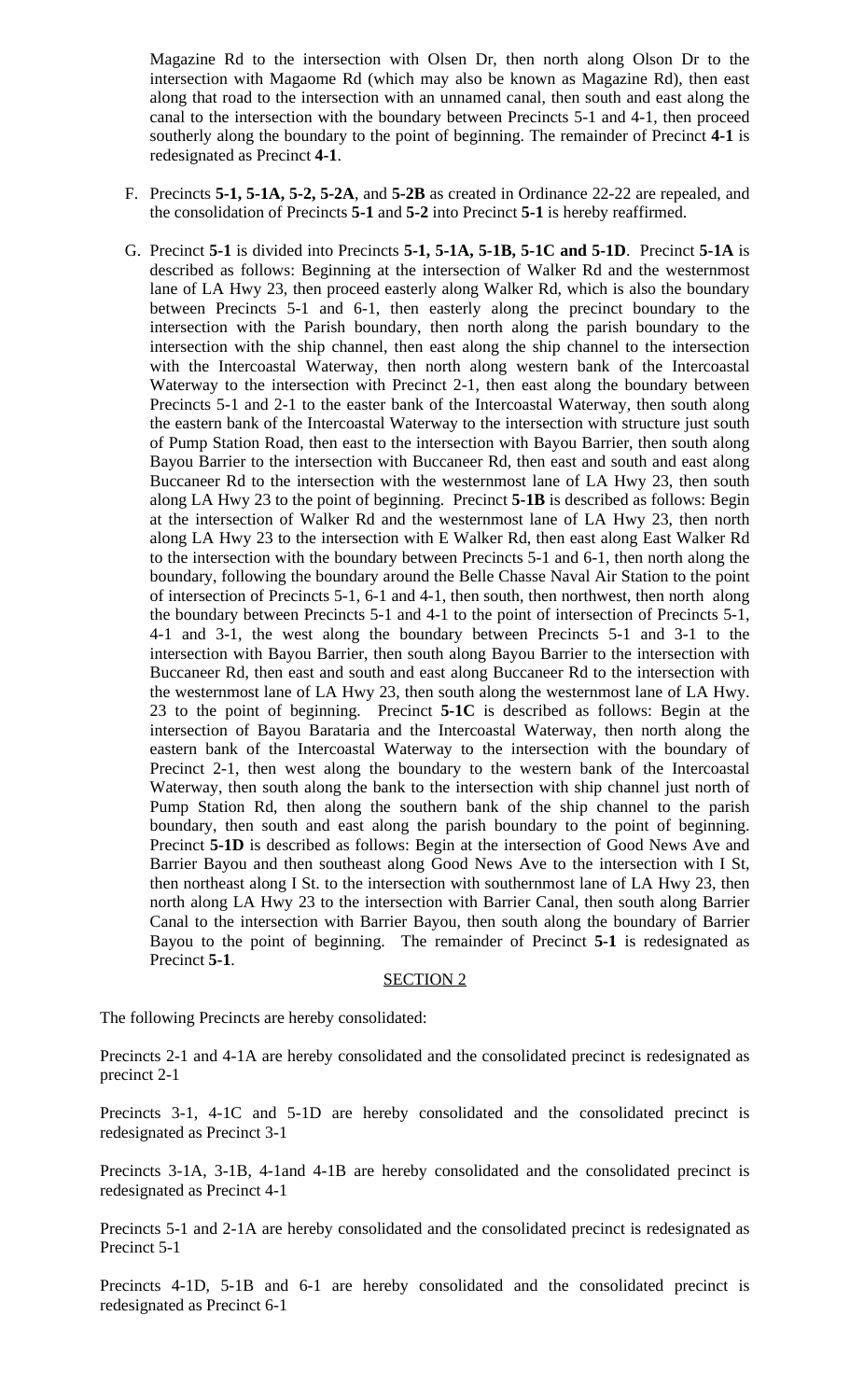Precincts 5-1A, 5-1C are consolidated and the consolidated precinct is redesignated as Precinct 5-1A

Precincts 6-1B and 6-2A are consolidated and the consolidated precinct is redesignated as precinct 6-1B

Precincts 6-2B and 8-1 are hereby consolidated and the consolidated precinct is redesignated as precinct 8-1

Precincts 8-1A and 7-1 are hereby consolidated and the consolidated precinct is redesignated as precinct 7-1

Precincts 8-2A and 7-2 are hereby consolidated and the consolidated precinct is redesignated as precinct 7-2

#### SECTION<sub>3</sub>

The redistricting plan entitled Plaquemines Plan 2022 was previously adopted as Ordinance 22- 22. To accommodate the consolidations provided for herein it is necessary to restate the descriptions of the Districts such that the Districts are identical to the Districts as adopted by Ordinance 22-22. The districts and precincts provided for herein shall shall be utilized for the regularly scheduled elections in the Fall of 2022 for the Plaquemines Parish Council, in accordance with Louisiana law, and thereafter.

#### **DISTRICT 1**

District 1 consists of the entirety of precincts **1-1, 1-2, 1-3 and 6-1A**.

#### **DISTRICT 2**

District 2 consists of the entirety of precinct **2-1**.

#### **DISTRICT 3**

District 3 consists of the entirety of precinct **3-1**.

#### **DISTRICT 4**

District 4 consists of the entirety of precincts **4-1**.

#### **DISTRICT 5**

District 5 consists of the entirety of precinct **5-1**.

#### **DISTRICT 6**

District 6 consists of the entirety of precincts **6-1 and 6-2**.

#### **DISTRICT 7**

District 7 consists of the entirety of precincts **7-1 and 7-2**.

#### **DISTRICT 8**

District 8 consists of the entirety of precincts **5-1A, 6-1B, 8-1 and 8-2**.

#### **DISTRICT 9**

District 9 consists of the entirety of precincts **8-3, 9-1 and 9-2**.

# SECTION 4

The polling places for the following precincts shall be as follows:

Precinct 1-1 shall be Braithwaite Auditorium, 1253 Hwy. 39, Braithwaite

Precinct 1-2 shall be Phoenix School, 12700 Hwy. 39, Braithwaite

Precinct 1-3 shall be Rev. Percy Griffin Community Center, 15577 Hwy. 15, Davant

Precinct 2-1 shall be Belle Chasse Auditorium, 8398 Hwy. 23, Belle Chasse

Precinct 3-1 shall be Belle Chasse Auditorium, 8398 Hwy. 23, Belle Chasse

Precinct 4-1 shall be Belle Chasse Auditorium, 8398 Hwy. 23, Belle Chasse

Precinct 5-1 shall be Belle Chasse Auditorium, 8398 Hwy. 23, Belle Chasse

Precinct 5-1A shall be Belle Chasse Auditorium, 8398 Hwy. 23, Belle Chasse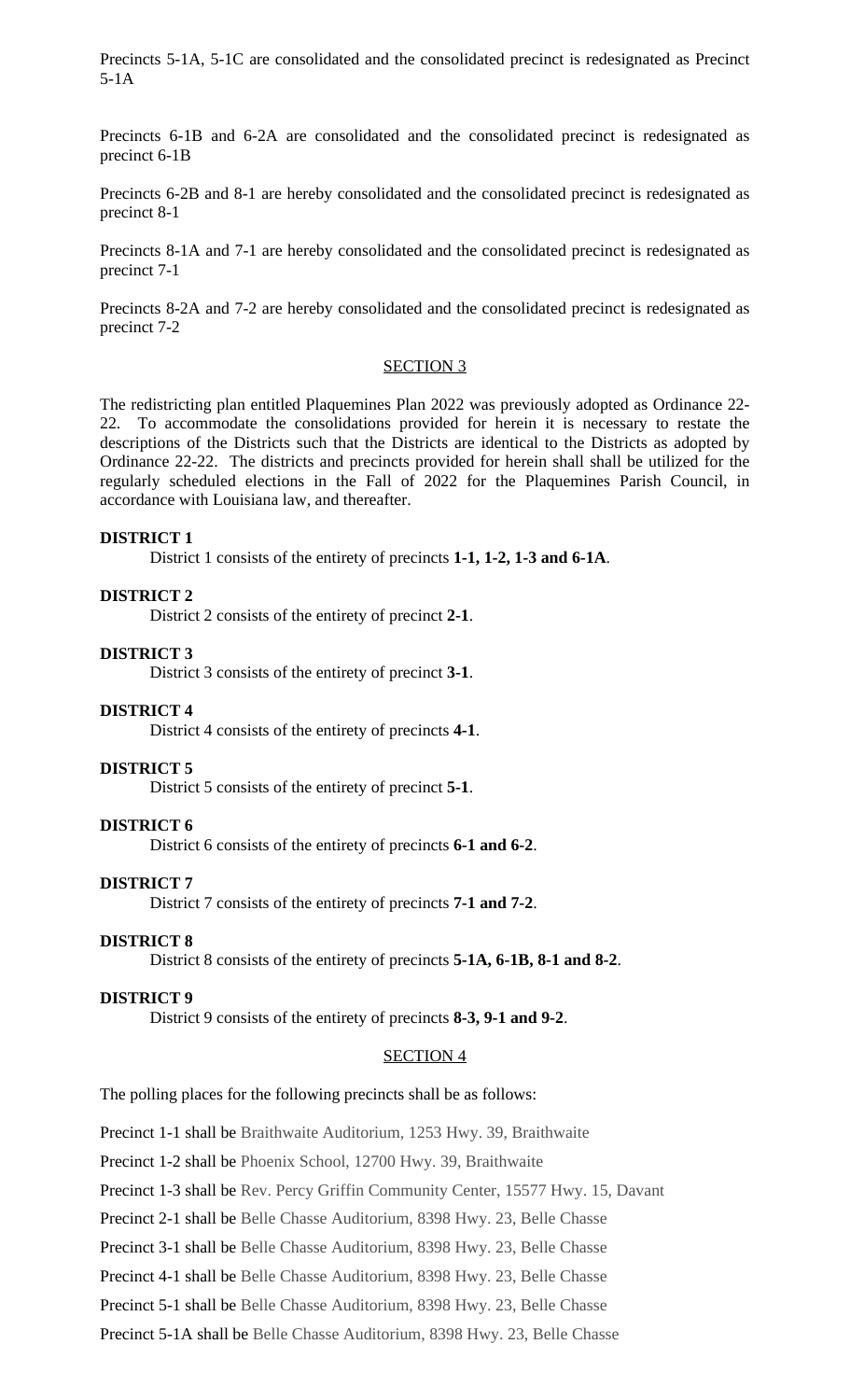Precinct 6-1 shall be Belle Chasse Middle School Gym, 13494 Hwy. 23, Belle Chasse Precinct 6-1A shall be Belle Chasse Middle School Gym, 13494 Hwy. 23, Belle Chasse Precinct 6-1B shall be Belle Chasse Middle School Gym, 13494 Hwy. 23, Belle Chasse Precinct 6-2 shall be Belle Chasse Middle School Gym, 13494 Hwy. 23, Belle Chasse Precinct 7-1 shall be Belle Chasse Middle School Gym, 13494 Hwy. 23, Belle Chasse Precinct 7-2 shall be South Plaquemines Elementary School, 218 School Rd., Port Sulphur Precinct 8-1 shall be Belle Chasse Middle School Gym, 13494 Hwy. 23, Belle Chasse Precinct 8-2 shall be South Plaquemines Elementary School, 218 School Rd., Port Sulphur Precinct 8-3 shall be South Plaquemines High School, 34121 Hwy. 23, Buras Precinct 9-1 shall be South Plaquemines High School, 34121 Hwy. 23, Buras Precinct 9-2 shall be Boothville Elementary School Gymnasium, #1 Oiler Dr., Boothville

# SECTION 5

This Ordinance as well as the shape files and appropriate GIS data and maps shall be submitted to the Secretary of State, the Clerk of Court, the Registrar of Voters and any other entity or officer provided for in law.

# SECTION 6

The Secretary of this Council is hereby authorized and directed to immediately certify and release this Ordinance and that Parish employees and officials are authorized to carry out the purposes of this Ordinance, both without further reading and approval by the Plaquemines Parish Council.

WHEREUPON, in open session the above Ordinance was read and considered section by section and as a whole.

Council Member Blink seconded the motion to adopt the Ordinance.

The foregoing Ordinance having been submitted to a vote; the vote resulted as follows:

YEAS:Council Members John L. Barthelemy, Jr. W. Beau Black, Corey Arbourgh, Stuart J. Guey, Benedict Rousselle, Trudy Newberry, Carlton M. LaFrance, Richie Blink and Mark Cognevich

NAYS: None

ABSENT: None

PRESENT BUT NOT VOTING: None

And the Ordinance was adopted on this the 26<sup>th</sup> day of May, 2022.

Council Member Cognevich moved to Agenda Item 9a(3).

# ORDINANCE NO. 22-63

The following Ordinance was offered by Council Member Guey who moved its adoption:

An Ordinance requiring a traffic and safety evaluation for any necessary building permits for any new commercial or industrial development within three hundred feet (300 ft.) of or in a "school zone;" requiring Council approval before the issuance of any permits for the same by the Permit Department; and otherwise to provide with respect thereto.

WHEREAS, traffic congestion in Belle Chasse has become a hazard in some areas; and

WHEREAS, this hazard is especially pernicious in "school zones," where children are often walking at or near the Highway and adjacent roads and school buses frequently travel;

# NOW, THEREFORE: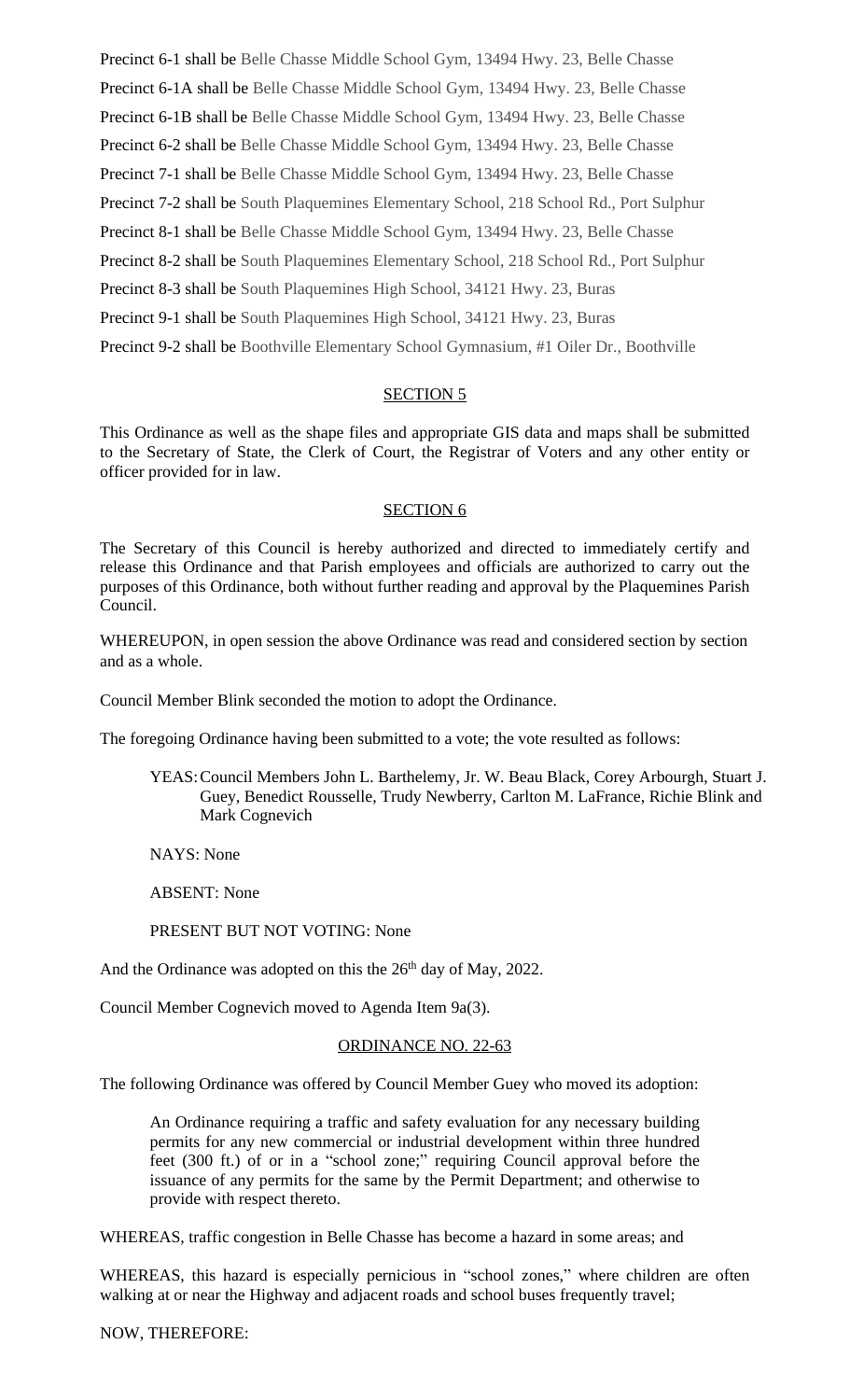## BE IT ORDAINED BY THE PLAQUEMINES PARISH COUNCIL THAT:

#### SECTION 1

For the purposes of this Ordinance, "school zone" shall mean any portion of any highway or roadway designated as a "school zone" by any public authority or designated as such by public signage.

#### SECTION 2

The Permit Office shall require a traffic and safety evaluation for any new commercial or industrial development within three hundred feet (300 ft.) of or in a "school zone."

#### SECTION 3

The Permit Office shall not issue any building permits on any property for new commercial or industrial development within three hundred feet (300 ft.) of or in a "school zone" without first receiving Council approval.

#### SECTION 4

This Ordinance shall only apply on the Westbank of the Mississippi River from the southernmost boundary of Russell Drive north to the parish boundaries with Jefferson and Orleans Parishes.

#### SECTION 5

The Secretary of this Council is hereby authorized and directed to immediately certify and release this Ordinance and that Parish employees and officials are authorized to carry out the purposes of this Ordinance, both without further reading and approval by the Plaquemines Parish Council.

WHEREUPON, in open session the above Ordinance was read and considered section by section and as a whole.

Council Member Arbourgh seconded the motion to adopt the Ordinance.

The foregoing Ordinance having been submitted to a vote; the vote resulted as follows:

YEAS:Council Members John L. Barthelemy, Jr. W. Beau Black, Corey Arbourgh, Stuart J. Guey, Benedict Rousselle, Trudy Newberry, Carlton M. LaFrance, Richie Blink and Mark Cognevich

NAYS: None

ABSENT: None

PRESENT BUT NOT VOTING: None

And the Ordinance was adopted on this the 26<sup>th</sup> day of May, 2022.

Council Member Cognevich reverted back to Agenda Item 2, "Executive Session". Without objection, so ordered.

#### RESOLUTION NO. 22-145

On motion of Council Member Cognevich, seconded by Council Member Barthelemy, and on roll call all members present and voting "YES", except Council Member Blink who was "ABSTAINED", the following Resolution was adopted:

BE IT RESOLVED BY THE PLAQUEMINES PARISH COUNCIL THAT it hereby resolves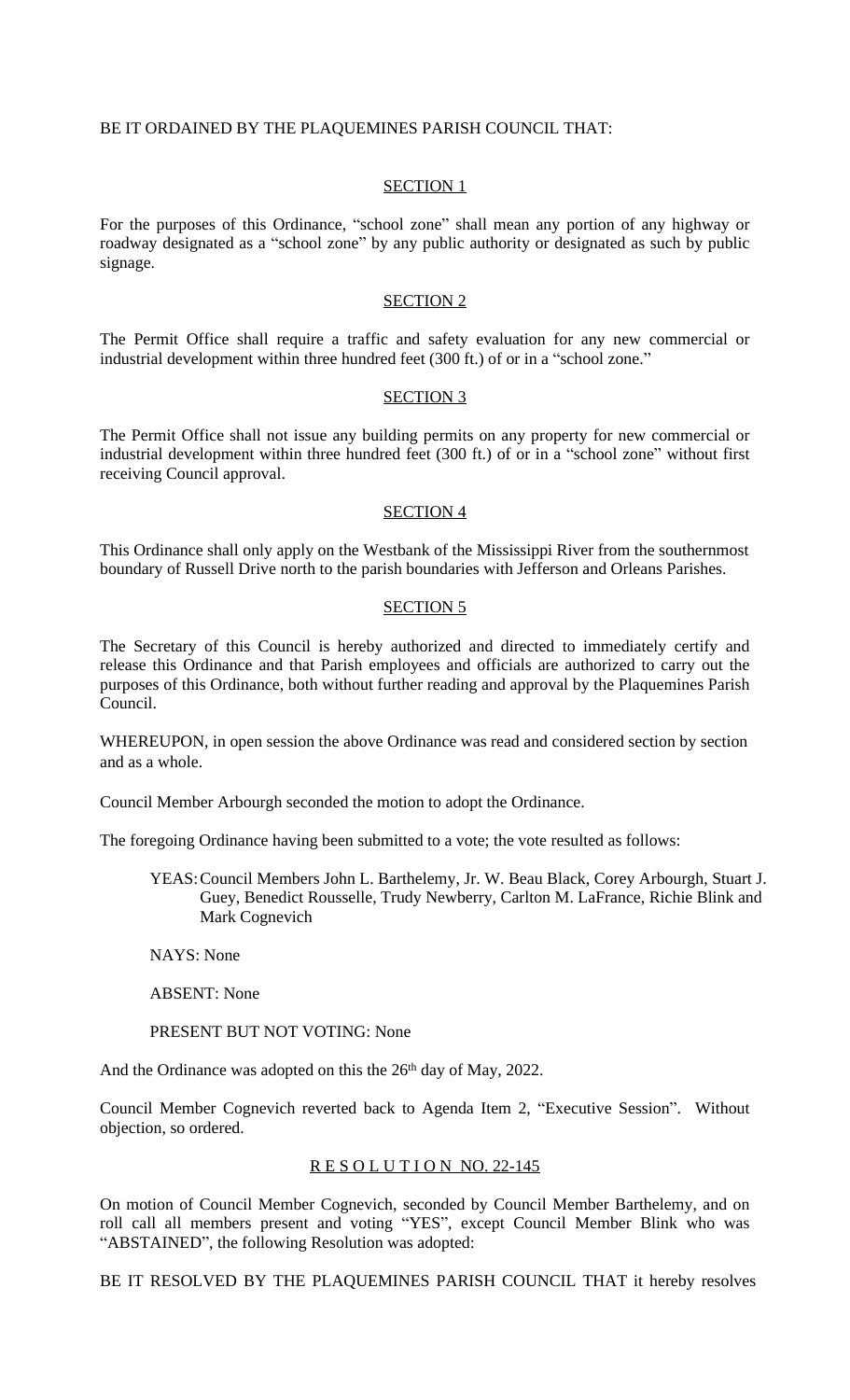itself into Executive Session at 1:49 p.m. for the purpose of hearing a report and recommendations and strategy advice for the management of litigation from its attorney concerning: Executive Session pursuant to LRS 42:17 (A)(10) to receive attorney-client privileged information related to Clean Tanks, L.L.C. v. Plaquemines Parish Government, Case No. 67-345, 25th Judicial District Court, Division "A".

BE IT FURTHER RESOLVED BY THE PLAQUEMINES PARISH COUNCIL THAT it hereby came out of Executive Session at 2:06 p.m. with no final or binding action taken.

There being no Proclamations, Council Member Cognevich moved to Agenda Item 4, "Status Report by the President". Without objection, so ordered. The following was reported by President Lepine:

- The Administration is actively watching COVID numbers as the cases rise in Plaquemines;
- The Administration held their last Hurricane meeting with the State last Friday regarding last minute preparations before the season begins in 5 days;
- Baseball season opened Tuesday and they look forward to a successful season;
- He thanked Council Member Black for holding a Townhall meeting about the Bridge Project at his house; and
- The Administration has received numerous calls about the Hwy. 23 overlay and they have contacted DOTD; however, they urge residents to call the State.

Council Members raised the following issues:

- Council Member LaFrance inquired as to how much overlay salvage was being used by the Parish and President Lepine said 100% was being stockpiled on Walker Road and at the Government Complex;
- Council Member Newberry asked if there were any plans for the crushed asphalt and was told that the goal right now was to use it for parking lots for the Baseball Quad and the Pavilion and for the Parade Grounds. She further inquired if there were plans to use any of it on public roads. President Lepine said they are looking into it;
- Council Member Newberry why the Baseball season was starting so late in the Parish and was told by President Lepine that he would like to see the kids being occupied with the regular season through June or July;
- Council Member Blink said he has minor road repairs in District 8 and there a couple of spots that need to be shaved and a few potholes that need to be filled. President Lepine said their next goal is to move some of the overlay salvage over there; and
- Council Member Barthelemy asked if there were elevation funds available to assist some people on Eastbank and the lower end of the Westbank that don't have the funds to elevate their homes. President Lepine said they have received \$2 million in elevation funds already; however, he believes there is more coming. The Administration will notify Council Members when the applications will be available. Council Member Barthelemy further stated that he hopes the needs of people in desperate areas are considered and those without 100 levee protection have first preference for funds.

Council Member Cognevich moved to Agenda Item 4b, "Update by Charter Directors". Without objection, so ordered. Council Member Cognevich said that reports were emailed to all Council Members.

The following items were addressed by the Council Members:

- Council Member Cognevich stated that a couple of months ago he found out the sprinkler systems and the fire extinguishers were not being tested and inspected. He asked Director Todd Eppley if anything had been done and Mr. Eppley said that all the fires extinguishers were inspected and replacements were purchased where needed. He also said he sought out quotes for inspections of the sprinkler systems, a company was hired and they should come out after Memorial Day;
- Council Member Newberry asked Director Scott Rousselle if he had any idea when the ditches would be cut and cleaned out. Mr. Rousselle said they are actively cutting ditches and they are working their way down. Also, he said there were some problems with equipment, but they were back in service. Council Member Newberry asked about the Oakville Pump Station being inoperable except when it is on a generator. Director Scott Rousselle said they are actively working on it, but they can run it. Also, the second gate is open so the water can flow into the Jesuit Bend Canal;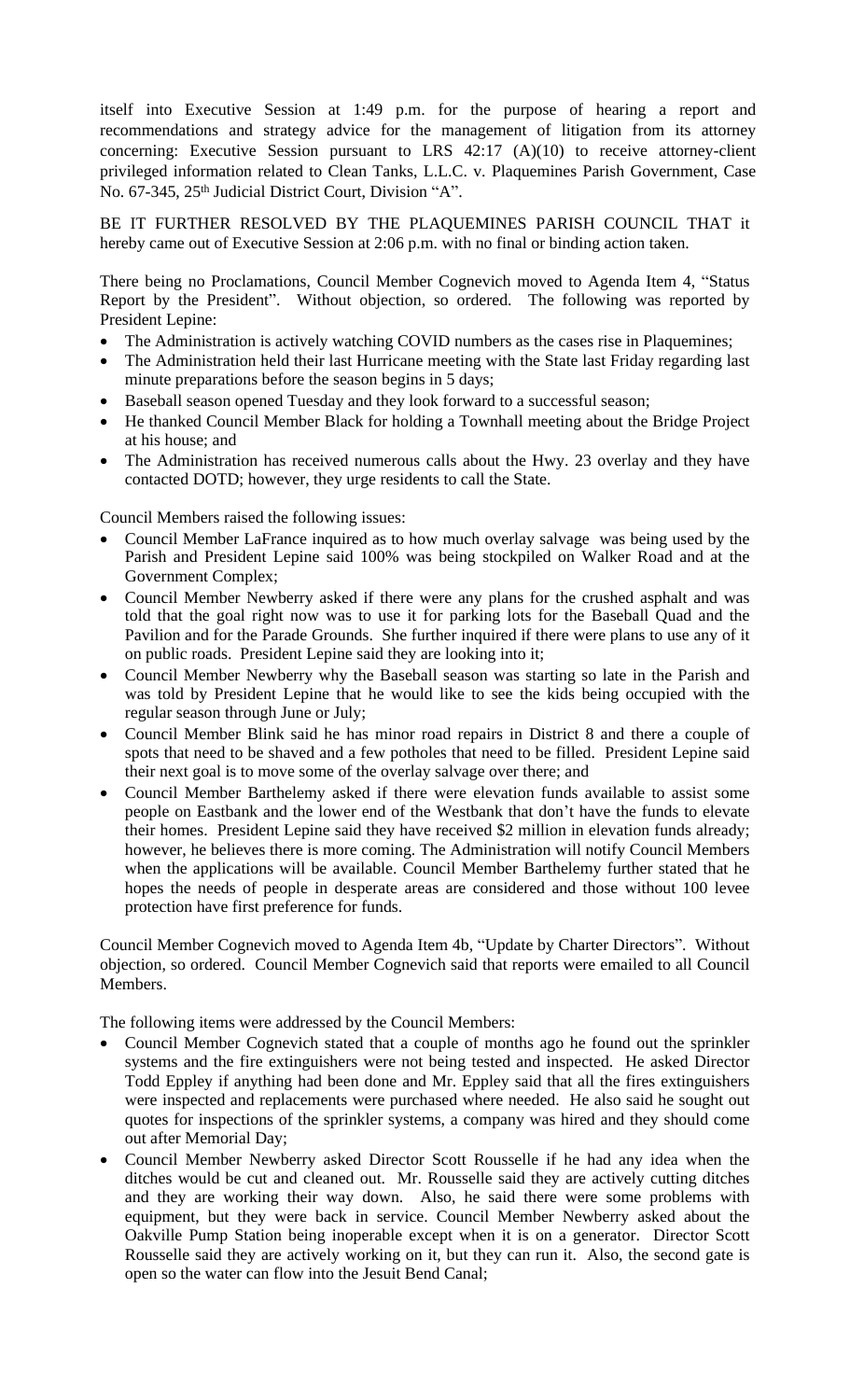- Council Member LaFrance said that last year the big ditches on side the of Hwy. 23 in Port Sulphur were cleaned out and asked that Mr. Rousselle get those cleaned this year. He said he received calls about the road on the side of the Fire Station and Lake Hermitage Road and wanted to get the grader to those areas. Mr. Rousselle said he would work on getting that done. Council Member LaFrance asked for a report on the A/C in the Port Sulphur Government building. He asked if quotes have been received and Mr. Eppley said they are waiting on quotes for parts from two different suppliers. Also, Council Member LaFrance spoke about the Grand Bayou Community Center quote which came in at \$80,000. He is concerned, because the Port just accepted bids for a single trailer and it was for \$62,000, so he was wondering where FEMA came up with their figures. Todd Eppley said he has not seen that FEMA quote; however, he does know that the insurance company said they are due some money, but the exact price was not given.
- Council Member Barthelemy expressed his concern about the pumps on the Eastbank and asked Director Scott Rousselle for an update for the residents. The East Pointe-a-la-Hache pump station is at 0% capacity; however, a motor has been moved from another location and the pump station may be up by tomorrow. The Bellevue pump station is at 50% capacity with one pump and one motor running. The Belair pump station is also at 50% capacity. There was a clutch problem, but it was fixed last week. The Scarsdale pump is at 50% and it is on a punch list for FEMA to possibly raise the pump station. The Braithwaite Park pump station is up and running at 100%. Council Member Barthelemy then asked if there is anything that is being done about building a flood gate in the Braithwaite area and he was told by Scott Rousselle that there is still an issue with the rail pass. President Lepine said he has met with Stolthaven and the Administration is beating the drum everywhere. Council Member Barthelemy asked the Administration to look into State Funding to finish the Hwy. 15 project and stated that he would also like to get the grader to this area. Council Member Barthelemy told Todd Eppley they have been dealing with the community center in Davant, particularly the ice machine not working, the air conditioner not fully working and the repairs that need to be done in the kitchen. Mr. Eppley said the second air conditioner unit should arrive soon and the kitchen unit will be repaired. He is also getting quotes to repair the roof. Council Member Barthelemy informed Mr. Eppley that there is another issue in the back end of the community center where the Seniors are located. During the most recent heavy rain event a lot of water got into the building in that area. Todd Eppley said he will take a look at that area. Council Member Barthelemy then thanked Mr. Eppley for his efficiency of getting the pool cleaned. He also stated that the lifeguards will be certified and ready to work. Council Member Barthelemy then stated that a lot of the residents were inquiring about the Pointe-a-la-Hache Marina asking if and when the island will be cleaned. John Helmers said an assessment has to be done for those issue and he will send it to him.
- Council Member Rousselle explained that he read Director Rousselle's report on the Parish's pump stations. Out of the 23 pump stations only 14 are working at 100%. Scott Rousselle said they are trying to get as many as possible working. Council Member Rousselle asked if the problem was money issue because, if so, tell us what you need to get the pump stations up and running. Council Member Rousselle then asked Director Todd Eppley to provide an update on the Belle Chasse Water Plant intake. Mr. Eppley stated that the design complete, the bid complete and the bid is in the process of EDA who supplies the grant money. They have 30 days to review the bid and as soon as they are finished it will be put out for bid. Council Member Rousselle also stated that he has a meeting with Latter & Blum tomorrow to talk about one of the buildings. Other than that, no progress has been made by Latter  $\&$ Blum and he feels that the contract needs to be cancelled and hire another company. Mr. Eppley spoke with the agent and he said he was going to contact the Chairman and set up a Real Estate Committee Meeting. Council Member Cognevich said he has not been contacted. Council Member Rousselle spoke about the renovations of building 800, explaining the Parish had a CEA with Venture Global in which they agreed to give "x" amount of money for communications. President Lepine said the game plan was to use the money from VG to rehabilitate building 800 and transfer the equipment from old building to the new building.
- Council Member Rousselle addressed Agenda Item 11i, "Discussion regarding the potential litigation on the P3 Belle Chasse Bridge/Tunnel Replacement Project", stating he received information from constituents on Dr. Bowen saying the P3 had taken ½ the street and they approached the shopping center to take  $\frac{1}{2}$  of its parking lot. He asked the Parish Attorney, Rennie Buras if the Parish is looking at what our interests are and how the P3 is affecting our tax basis and business interests. Rennie Buras informed Council Member Rousselle that he asked Attorney LV Cooley to obtain all the appraisals and expropriations by the P3 and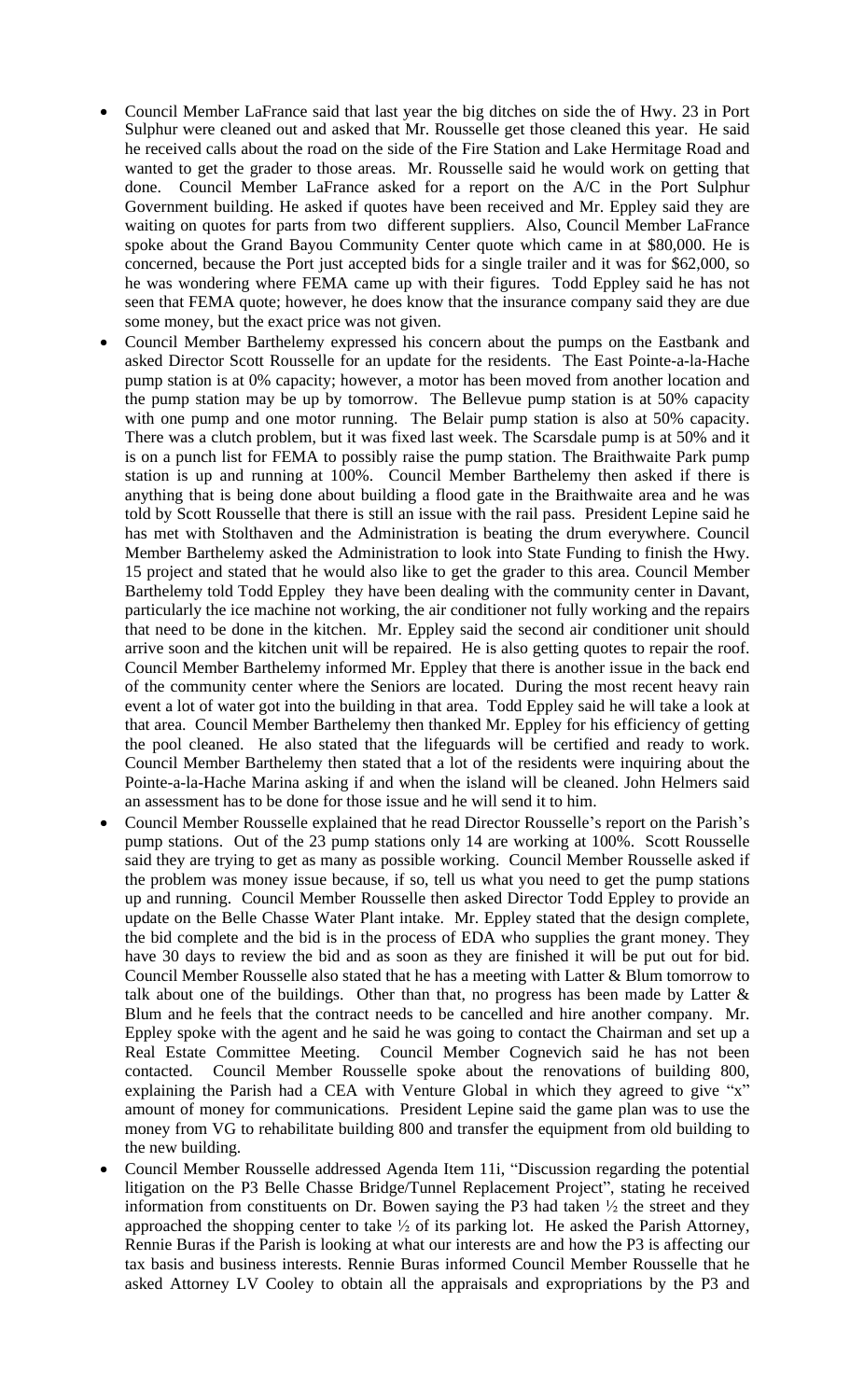review the documents. Council Member Rousselle said that we need to reserve our rights and he has spoken to experts and they are a little leery about these transactions.

Council Member Cognevich advanced to Agenda Item 11j, "Discussion by Richard Cotton regarding the airboat noise ordinance". Mr. Cotton, Clay Boudreaux and Allen Yetter addressed issues that have come up regarding airboats. Included in the discussion were the complaints being made about the operation of airboats, the noise levels caused by airboats and the gentlemen's willingness to help with making changes of the current airboat ordinances.

Member Cognevich moved to Agenda item 8, "Introduction of Ordinances and Resolutions". Without objection, so ordered. The following legislation was introduced:

- 1. An Ordinance to amend the 2022 Manpower Structure; and otherwise to provide with respect thereto. COUNCIL MEMBER COGNEVICH
- 2. An Ordinance to amend the Five Year Capital Improvements Plan, Drainage-Empire Boat Harbors Project; and otherwise to provide with respect thereto. COUNCIL MEMBER **COGNEVICH**
- 3. An Ordinance approving a plan of resubdivision of a portion of Sections 1 and 2, T21S, R31E, Venice, Plaquemines Parish, Louisiana, into Lots ST-1 and ST-2, Sections 1 and 2, T21S, R31E, Venice, Plaquemines Parish, Louisiana, as shown on the plans and plat of survey by R.W. Krebs, dated November 19, 2021, the owner having fulfilled all the requirements of the Subdivision and Resubdivision Ordinance of the Parish of Plaquemines, without cost to the Plaquemines Parish Government or the Parish of Plaquemines; and otherwise to provide with respect thereto. COUNCIL MEMBER COGNEVICH
- 4. An Ordinance to amend 2022 General Fund, Operating Expenditure Budget, Legal Services Department; and otherwise to provide with respect thereto. COUNCIL MEMBER **COGNEVICH**
- 5. An Ordinance to amend the Five Year Capital Improvements Plan, Repairs-Pointe- a-la-Hache Pump Station Project; and otherwise to provide with respect thereto. COUNCIL MEMBER BARTHELEMY
- 6. A Resolution authorizing partial settlement of Plaquemines Parish Government v. Mapp Construction, LLC, ABC Insurance Company, Travelers Casualty & Surety Company, Sizeler, Thompson, Brown Architects Project Design Group, LLC and XYZ Insurance Company, matter number 025//61-741(B); and otherwise to provide with respect thereto. COUNCIL MEMBER BLACK
- 7. An Ordinance to amend Chapter 21 of Parish Code of Ordinances to increase the annual fees for trailer and recreational vehicle parks; and otherwise to provide with respect thereto. COUNCIL MEMBER LAFRANCE
- 8. A Resolution establishing the policy for Plaquemines Parish Government in regard to mandatory terms to be included in all parish contracts for professional and other services and all contracts that extend beyond a single fiscal year; establishing the policy for the Plaquemines Parish Government in regard to submitting all signed contracts to the Council Secretary within two weeks of the document being executed; and otherwise to provide with respect thereto. COUNCIL MEMBER ROUSSELLE

Council Member Cognevich moved to Agenda Item 9, "Ordinances and Resolutions on Second Reading and Final Passage". Without objection, so ordered.

Council Member Cognevich resumed with the order of the Agenda.

Council Member LaFrance offered Item 9a(4) with changes.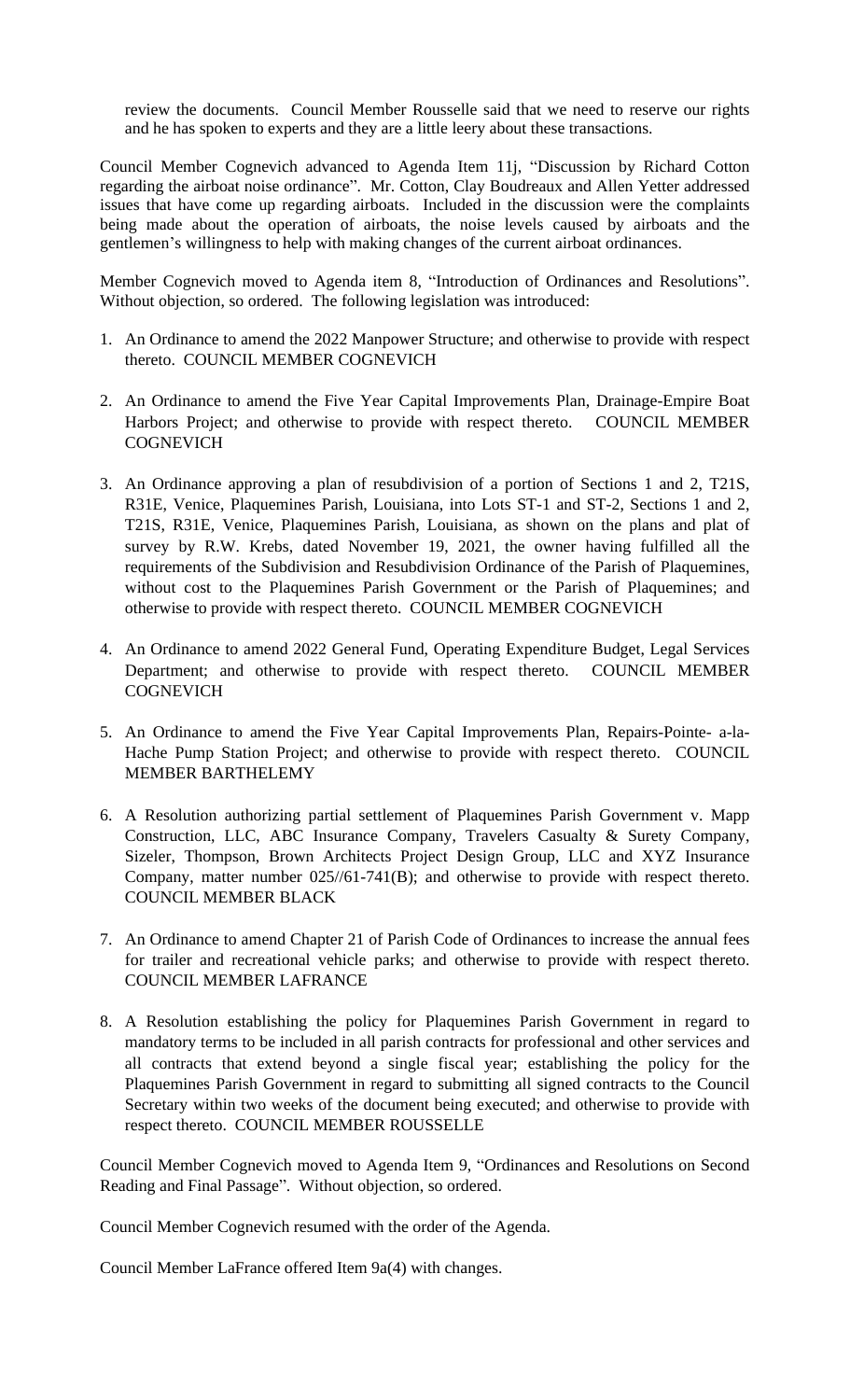# ORDINANCE NO. 22-64

The following Ordinance was offered by Council Member LaFrance who moved its adoption:

An Ordinance declaring a temporary housing need exists pursuant to Subsection 6 of Section XII of the Comprehensive Zoning Ordinance of Plaquemines Parish; enacting rules, regulations and fees thereof; and otherwise to provide with respect thereto.

WHEREAS, several large construction projects, including the Venture Global liquified natural gas facility, are scheduled to commence very soon in Plaquemines Parish; and

WHEREAS, the Plaquemines Parish Council desires to establish rules, regulations, and procedures for the issuance of temporary permits for the placement and operation of recreational vehicle parks-and recreational vehicle sites;

### NOW, THEREFORE:

### BE IT ORDAINED BY THE PLAQUEMINES PARISH COUNCIL THAT:

### SECTION 1

Pursuant to Subsection 6 of Section XII of the Comprehensive Zoning Ordinance of Plaquemines Parish, it hereby declares a need for temporary housing in the Parish of Plaquemines. It hereby adopts the following applicable rules, regulations, and procedures for the issuance of temporary permits for recreational vehicle parks and sites to address the temporary housing need.

# SECTION 2

### **Subsection 1. Title of Ordinance.**

This Ordinance shall be known as the "Temporary Recreational Vehicle Park and Site Ordinance."

#### **Subsection 2. Object and Scope of Code.**

The object and purpose of this Ordinance is to authorize and enact rules, regulations, and procedures for the issuance of temporary permits for the construction and operation of temporary recreational vehicle parks and sites issued pursuant to this Ordinance.

#### **Subsection 3. Definitions**.

The following words are hereby defined as follows:

Applicant – A person, firm, or corporation with legally vested rights in a parcel of land.

Department – Permits, Planning and Zoning Department.

Motor Home- A vehicular unit designed to provide temporary living quarters for recreational, camping, or travel use built on or permanently attached to a self-propelled motor vehicle chassis or on a chassis cab or van that is an integral part of the completed vehicle. (See definition of Recreational Vehicle.)

N. F. P. A.- National Fire Protection Association.

Owner- A person, firm, or corporation with legal ownership of a parcel of land.

Parcel – a plot of land that is lawfully subdivided and used to determine ad valorem taxes due.

Recreational Vehicle (RV)- a vehicular-type unit primarily designed as temporary living quarters for recreational, camping, travel seasonal use that either has its own motor power or is mounted on or towed by another vehicle. Also known as a travel trailer, park trailer, camping trailer, fifth wheel trailer, truck camper, and/or motor home.

Recreational Vehicle (RV) Park- is a parcel of land upon which three (3) or more recreational vehicle sites are located, established, or constructed to provide for occupancy by recreational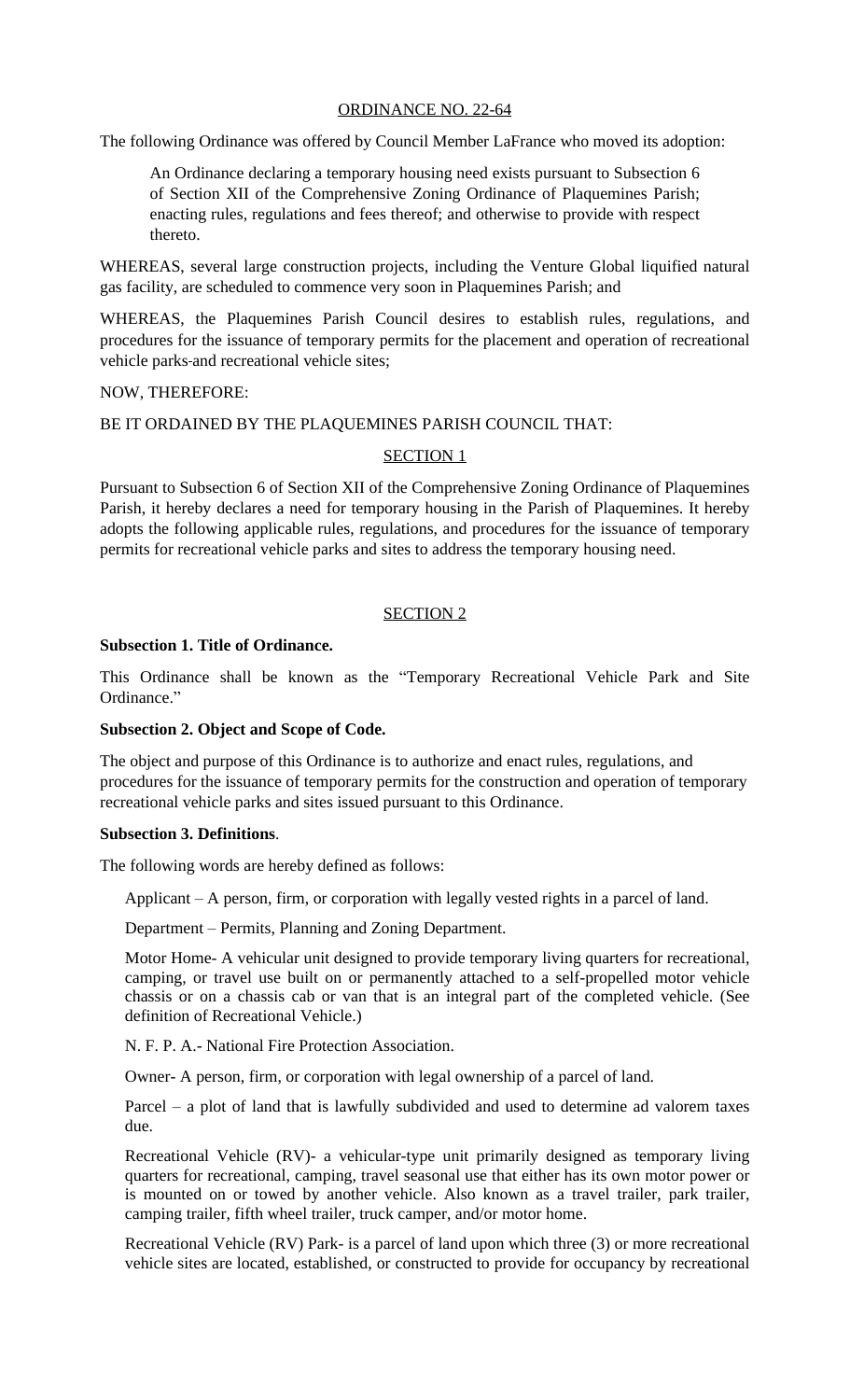vehicles owned or operated by the general public as temporary living quarters for recreational, vacation, or temporary housing need purposes.

Recreational Vehicle (RV) Site- A specific area within a recreational vehicle park or parcel of property that is set aside for use as a temporary living site.

Temporary Permit – A Permit issued pursuant to this Ordinance by the Department authorizing the construction and operation of a temporary RV park or site.

## **Subsection 4. Permit Required.**

- A. Any applicant seeking to construct and operate a temporary recreational vehicle park or site pursuant to this Ordinance shall obtain a temporary permit from the Department.
- B. Before the issuance of any temporary permit, the applicant shall sign a notarized affidavit, prepared by the Parish Attorney's Office, acknowledging and agreeing to the terms, conditions, and regulations provided therein and set forth in this Ordinance and shall obtain an Occupational License.
- C. The Department shall not accept any temporary permit applications three (3) years after the effective date of this Ordinance. No temporary permit term shall extend four (4) years after the effective date of this Ordinance.
- D. Temporary permits issued pursuant to this Ordinance shall not exceed a term of three (3) years.

# **Subsection 5. Adoption of Codes for Recreational Vehicle Parks.**

- A. All Federal, State and other local laws, regulations, and codes applicable to the said property and temporary recreational vehicle parks or sites are hereby adopted, as amended, which shall include the State Sanitary Code, State of Louisiana, as adopted and amended and the N.F.P.A.1194: Standard for Recreation Vehicle Parks and Campgrounds, as amended, save and except such portions as are hereinafter specifically excluded, and the same are hereby adopted and incorporated, as fully as if set out at length herein and shall be in full force and effect from the effective date of this Ordinance.
- B. The following rules and regulations are hereby made effective for RV Parks:
- 1. All Applicants must file an application for a permit on a form prepared by the Department and must submit a complete plot plan drawn to scale of no less than one inch (1") equal to fifty (50') feet and on paper no larger than 24" by 36", which shall show the area dimensions of the park, the number, location and size of all spaces; the maximum size trailer or recreational vehicle each space can accommodate the location and arrangement of roadways, the location of service buildings and proposed structures; the location and size of water and sewer lines or sewerage disposal system; the proposed plan for drainage of the property included in the park to the Parish Drainage Canal; and the plans and specification for streets, roadways, and lighting to be constructed and installed in said park. The plans shall conform to the requirements set forth in this Subsection.
- 2. There shall be a signature and certification of a Registered Land Surveyor or Civil Engineer, State of Louisiana, that prepared the plans submitted, whether original or final, and that the same conform to the requirements of this Ordinance.
- 3. A driveway permit from the Parish or State, as the case may be, for access to the public street right of way shall be obtained.
- 4. After securing written approval from the appropriate department heads of the plans and specifications required by this Ordinance and upon approval by the Director of Public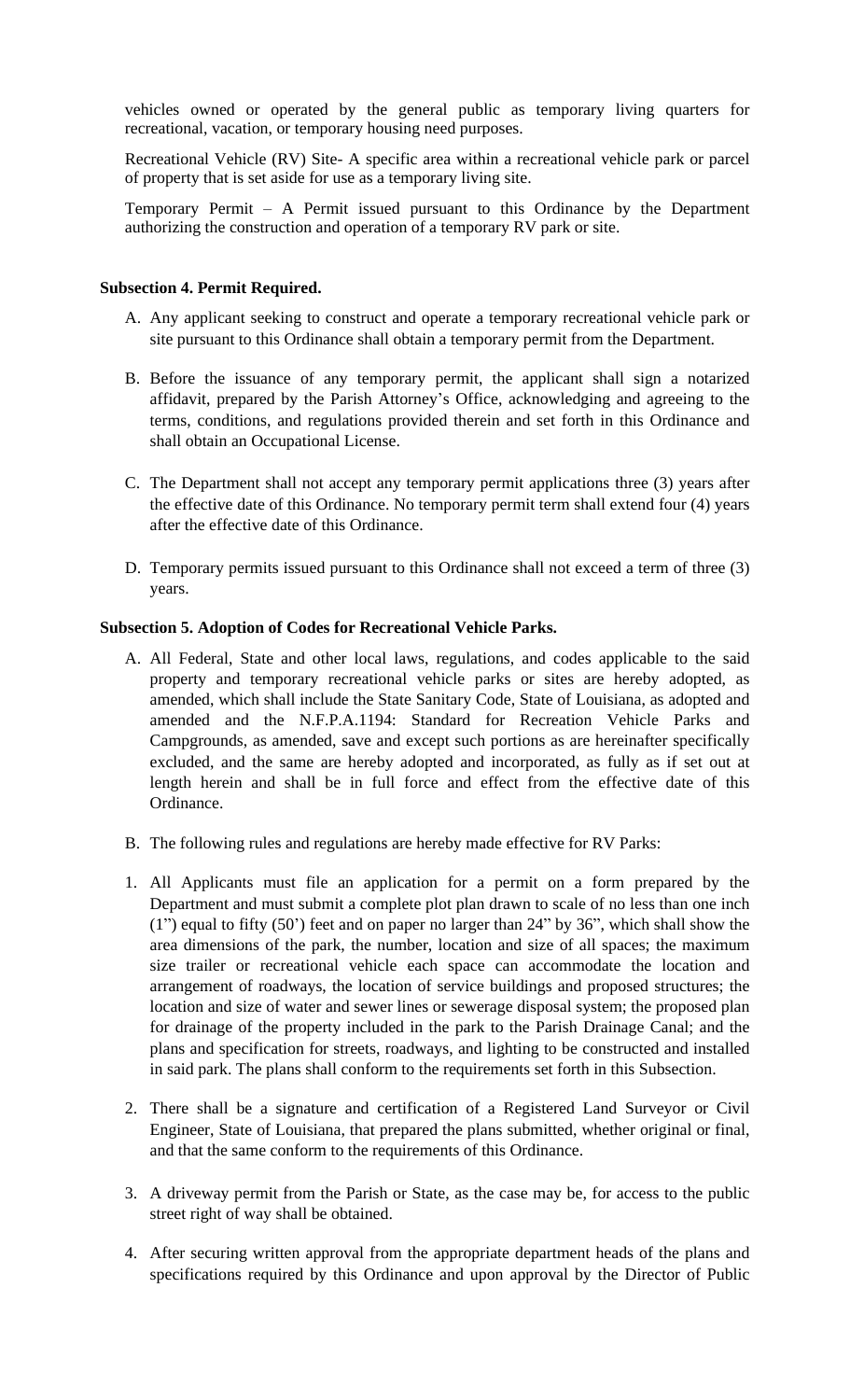Service, the applicant will be notified by the Department of the application's conditional approval and be instructed to begin construction of the temporary RV Park.

- 5. When the Applicant has completed all construction and installations in accordance with the infrastructure requirements detailed herein, as conditionally approved, the Director of Public Service shall cause an inspection to be made of the RV park. When the Director of Public Service is satisfied that all provisions of the Conditional Approval have been complied with, the Department shall issue and release the temporary RV park permit to the Applicant.
- 6. Qualifications of applicants for a temporary permit for RV parks shall be the same as provided in Section 13 of the Parish Liquor Permit Ordinance No. 103, as amended.
- 7. The following are the infrastructure and installation requirements for the construction of RV Parks.
	- a. Have an occupied area, which shall not exceed seventy-five (75%) percent of the parcel.
	- b. Be designed and constructed at such elevation, distance and angle with respect to its access to provide for safe and efficient placement and removal of recreational vehicles.
	- c. Except for RV parks in which every site fronts on an existing dedicated and accepted public road, street or highway, each space shall abut on a roadway or street, which shall have a minimum right of way width of ten (10') feet per traffic lane and eight (8') feet per parallel parking lane with adequate surfacing for easy traverse and drainage in all weather conditions. It shall be the duty of the recreational vehicle park Applicant to construct, install or otherwise provide the above-mentioned roadway/street. The duty shall include maintenance, reconstruction, and upkeep of said roadway/street. The RV park roadway/street shall be classified private and shall not be the responsibility of the Parish of Plaquemines or the Plaquemines Parish Government.
	- d. Have adequate drainage with drainage structures in or under all street, driveway, and alley rights of way.
	- e. Have adequate space for parking of one (1) motor vehicle (other than the recreational vehicle) with a minimum size of 9'X20' for each site and which must be located off the public street or highway and off the RV park roadway or street.
	- f. Have a minimum of ten (10') feet between the front boundary line and the recreational vehicle and a minimum of five (5') feet between the exterior side boundary line and the recreational vehicle, and five (5') feet between the rear boundary line and the recreational vehicle. The front boundary line shall be that which fronts on the recreational vehicle park roadway/street. Recreational vehicles shall not be located closer than ten (10') feet (3.0m) from any other recreational vehicle or permanent building within or adjacent to the recreational vehicle or permanent building within or adjacent to the recreational vehicle park.
	- g. Have hard surfacing of the public street right of way from the existing surface to the property line.
	- h. For a closed end street have a turn area at the closed end providing a turning loop having a minimum inside radius of thirty (30') feet for public service vehicles (fire, garbage, ambulance, etc.) and other vehicular traffic.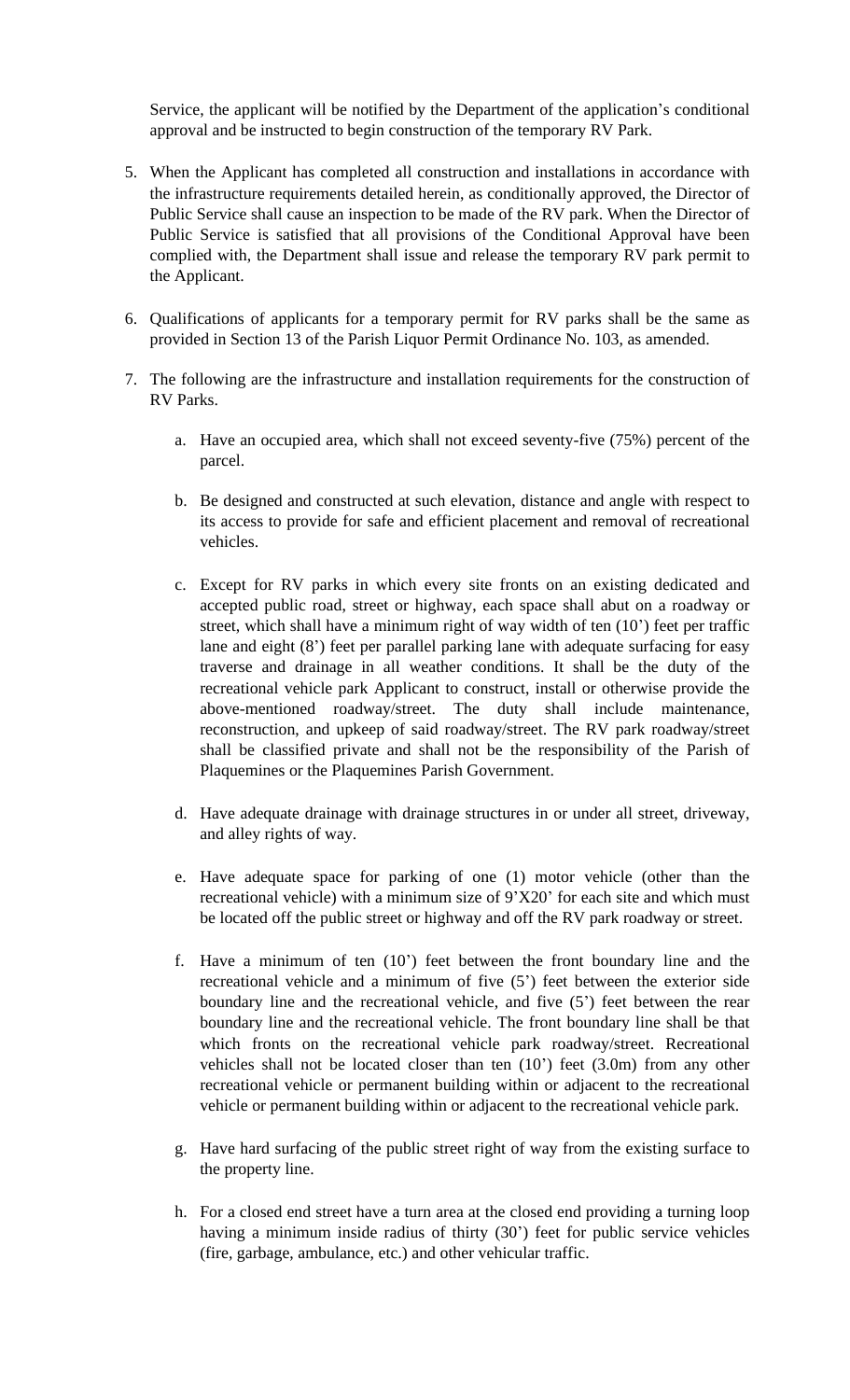- i. Have road curves designed for use by all types and sizes of recreational vehicles with a minimum internal radius of twenty-five (25) feet.
- j. Have fire hydrants and fire service water lines installed in such a manner that fire hydrants shall be located not in excess of two hundred fifty (250) feet apart from any recreational unit site and of sufficient size to insure twenty (20) pounds per square inch pressure at all outlets, proved that water lines and fire hydrants shall not be less than six (6") inches in diameter.
- k. Have adequate lighting to provide at least one 175 mercury vapor light or its equivalent for every eight (8) sites. In no event shall the distance between two lights be over two hundred fifty (250) feet.
- l. Have the first floor of enclosed buildings meeting FIA base flood elevation requirements or be a minimum of 18" above the centerline of the street, whichever is greater.
- m. All R/V parks shall meet the minimum standards for fire protection and potable water and sanitary sewer utilities, pursuant to applicable federal, state and local laws, rules, and regulations.
- n. Public Services Provisions:
	- i. Except as otherwise provided herein, all public services shall terminate at the intersection of the private street with the public street right of way providing access to the recreational vehicle park. The applicant shall be responsible for the construction, repair, maintenance, and upkeep of all utilities from the public right of way to each space, and the Parish of Plaquemines and the Plaquemines Parish Government shall have no responsibility or liability therefor.
	- ii. The applicant shall provide for a sanitary sewer system for the recreational vehicle park pursuant to local, state, and federal sanitation codes.
	- iii. If the applicant desires to have other public services for each park space the applicant shall construct the same pursuant to minimum Parish standards for such services.
	- iv. The applicant of each RV park shall place a permanent number marking each space, which is clearly visible and identifiable from the roadway. Said numbered space must correspond with the physical (911) address as shown in the plan required by this Ordinance.
- o. No animals shall be allowed to roam at large or to become a public nuisance in and around any RV park, and it shall be the responsibility of the owner of the animal to keep the premises free from unconfined, noisy, or dangerous animals.
- p. RV parks shall be free from litter, junked or abandoned automobiles and debris and shall provide facilities for the collection of garbage and trash as required by the Plaquemines Parish Government for the pickup thereof.
- q. No trucks, trailers, automobiles or other commercial vehicles bearing advertisements are to be stored or parked in any recreational vehicle park conduct any type business except when making deliveries. Passenger vehicles owned by a resident of a recreational vehicle park shall be parked on parking spaces provided on the site, and not on the street.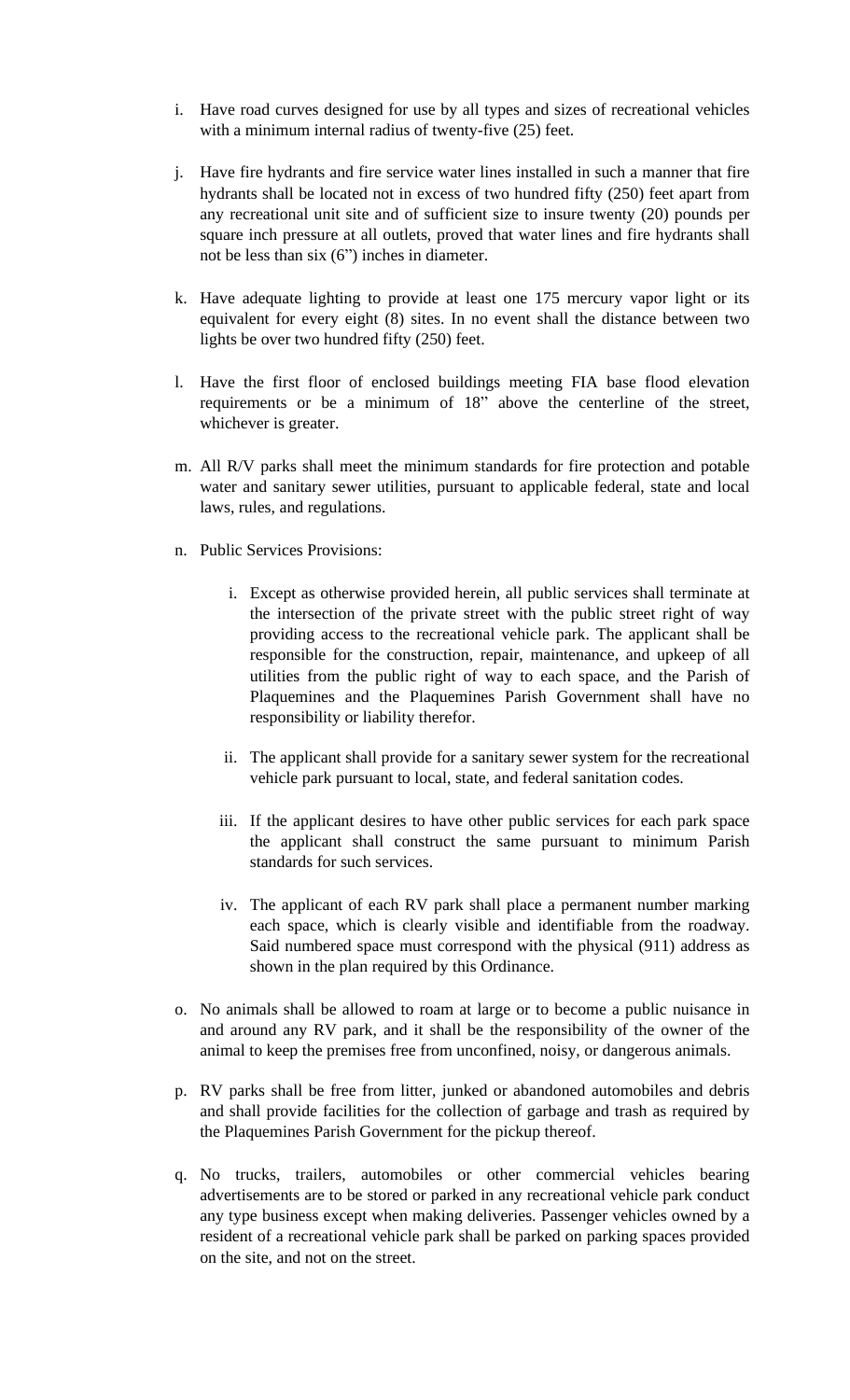- r. All RV parks shall erect a sign identifying the temporary permit number along with a working phone number and email address for the Applicant. The sign must be legible and no less than thirty (30) feet from the nearest public or private road providing access to the parcel of property.
- C. Applicants seeking temporary permits for RV sites on parcels with two (2) or less RV sites shall submit a plot plan showing all the water, sewer, and electrical installations as per applicable permit codes. No temporary permit shall be issued until final inspections have been made.

# **Subsection 6. Occupancy Term.**

No RV shall occupy the same RV site for more than one hundred eighty (180) days. The Department shall develop policies related to the enforcement of this Section. All policies shall ensure compliance with FEMA rules and regulations.

### **Subsection 7. Parish Inspection.**

Upon presentation of proper credentials, any parish official may enter at reasonable times any parcel of property with a temporary RV park or site permitted pursuant to this Ordinance to inspect compliance with the requirements of this Ordinance and to perform any other duties imposed upon them thereby.

### **Subsection 8. Council Approval.**

No temporary permit shall be issued for a RV park with ten (10) or more RV sites without first obtaining conditional and final approval from the Plaquemines Parish Council.

# **Subsection 9. Administration Approval.**

The Department is hereby authorized to issue temporary permits for RV sites and RV parks not exceeding ten (10) sites.

### **Subsection 10. Emergency Removal Order.**

In anticipation of a declared emergency or during a declared emergency, the Parish President may order, by Executive Order or Proclamation, the removal of all temporary RVs permitted by this Ordinance. It shall be unlawful for any person to fail to comply with the order of removal within forty-eight (48) hours of publication of the order. Violation of this Section may result in the loss of temporary permits issued.

#### **Subsection 11. Fees.**

- A. An annual fee of one hundred dollars (\$100.00) per RV site shall be paid to Plaquemines Parish Government and collected by the Department. The first annual fee must be submitted with the application for the temporary permit. All subsequent annual fees shall be paid on or before the annual anniversary of the temporary permit's issue date. Failure to timely pay the fee may result in the revocation of the temporary permit and assessment of any other fines and penalties established by law.
- B. The annual fee in Paragraph A of this Subsection shall not be exclusive and other building, permit or inspections fees may apply.

#### **Subsection 12. Violations and Penalty.**

- A. It shall be unlawful for any person to construct, install, enlarge, alter, maintain, operate or convert any recreational vehicle park or site or to use or allow the use of any land for same, or to lease, lend or authorize the placement of recreational vehicles on land, or to cause the same to be done, unless a valid temporary permit has been issued by the Department.
- B. Any person, firm or corporation violating any provision of this Ordinance shall be fined not less than two hundred fifty dollars (\$250.00) or more than five hundred dollars (\$500.00) or sentenced to imprisonment in the Parish jail for a period not to exceed thirty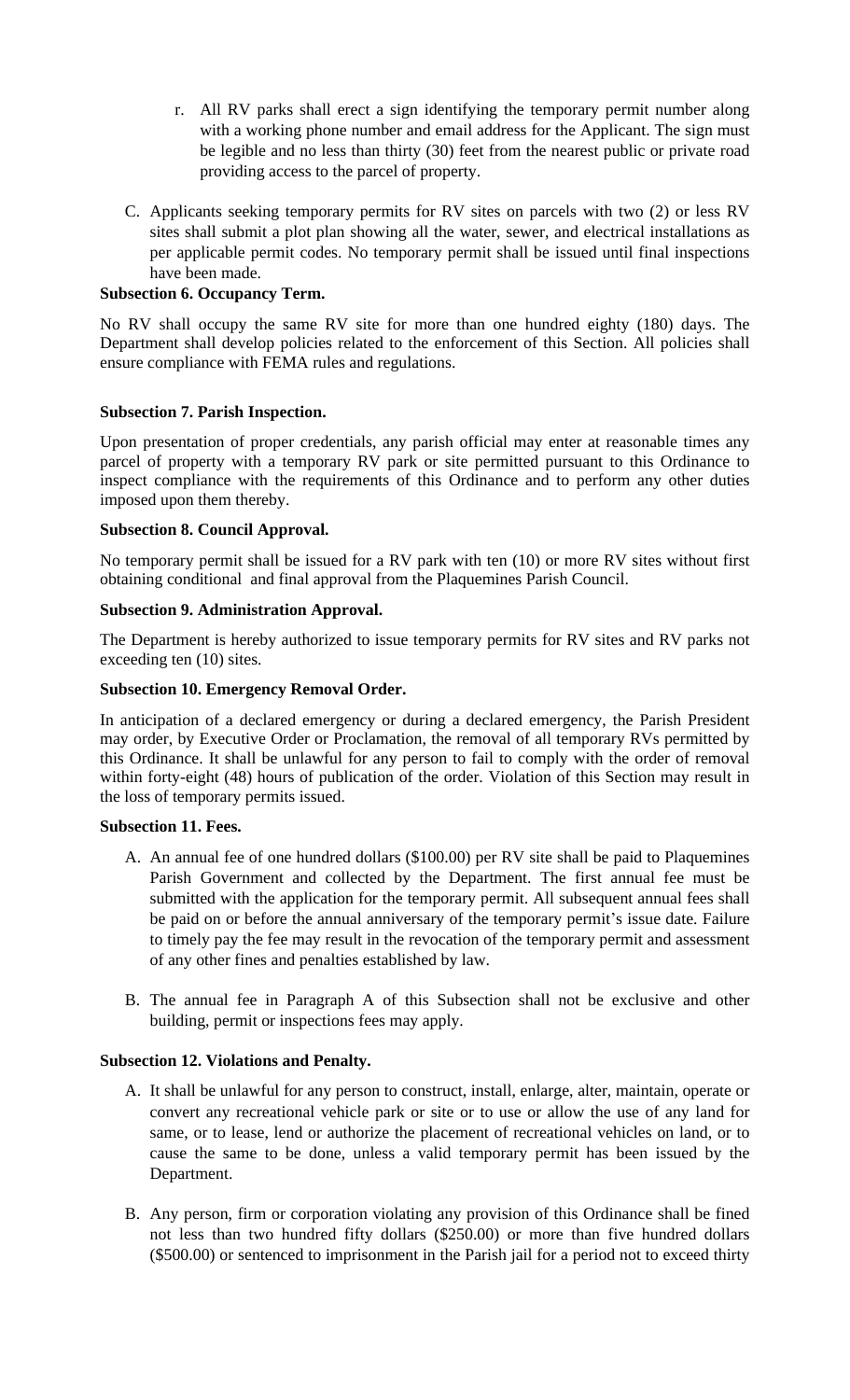(30) days or both. Each day that a violation of any provision of this Ordinance shall occur or continue to occur shall be deemed a separate and cumulative offense.

C. Plaquemines Parish Government may suspend, revoke, or rescind any temporary permit or deny the application of any future temporary permit authorized by this Ordinance for fraud, misrepresentation or violations of this Ordinance.

## SECTION 3

The Secretary of this Council is hereby authorized and directed to immediately certify and release this Ordinance and that Parish employees and officials are authorized to carry out the purposes of this Ordinance, both without further reading and approval by the Plaquemines Parish Council.

WHEREUPON, in open session the above Ordinance was read and considered section by section and as a whole.

Council Member Cognevich seconded the motion to adopt the Ordinance.

The foregoing Ordinance having been submitted to a vote; the vote resulted as follows:

YEAS:Council Members John L. Barthelemy, Jr., Corey Arbourgh, Stuart J. Guey, Benedict Rousselle, Trudy Newberry, Carlton M. LaFrance, Richie Blink and Mark Cognevich

NAYS: None

ABSENT: None

PRESENT BUT NOT VOTING: Council Member W. Beau Black (ABSTAINED)

And the Ordinance was adopted on this the 26<sup>th</sup> day of May, 2022.

#### ORDINANCE NO. 22-65

The following Ordinance was offered by Council Member Blink who moved its adoption:

An Ordinance to name a certain body of water on the east bank of the Mississippi River across from Buras, that connects the Mississippi River to Quarantine Bay as Avulsion Pass; and otherwise to provide with respect thereto.

WHEREAS, there is a body of water on the east bank of the Mississippi River within Plaquemines Parish which connects the Mississippi River to Quarantine Bay with depths up to 95 feet which indicates a high level of permanence; and

WHEREAS, this new waterway is transformative to the areas it is influencing and is already depositing sandbars many miles seaward within Quarantine Bay in a process very similar to what happened at Cubit's Gap; therefore, it can be reasonably expected that many acers of land will be created in this area;

WHEREAS, Plaquemines Parish Government has many substantial investments within the Birdfoot Delta; and

WHEREAS, said investments will have an uncertain future if Avulsion Pass continues to grow unchecked which include, but are not limited to, the viability main shipping channel at Southwest Pass; and

WHEREAS, Avulsion Pass is already a major distributary of the Mississippi River and threatens to capture the main channel of the river if there is no thoughtful intervention; and

WHEREAS, opportunities for restoration and habitat enhancement exist in this area and any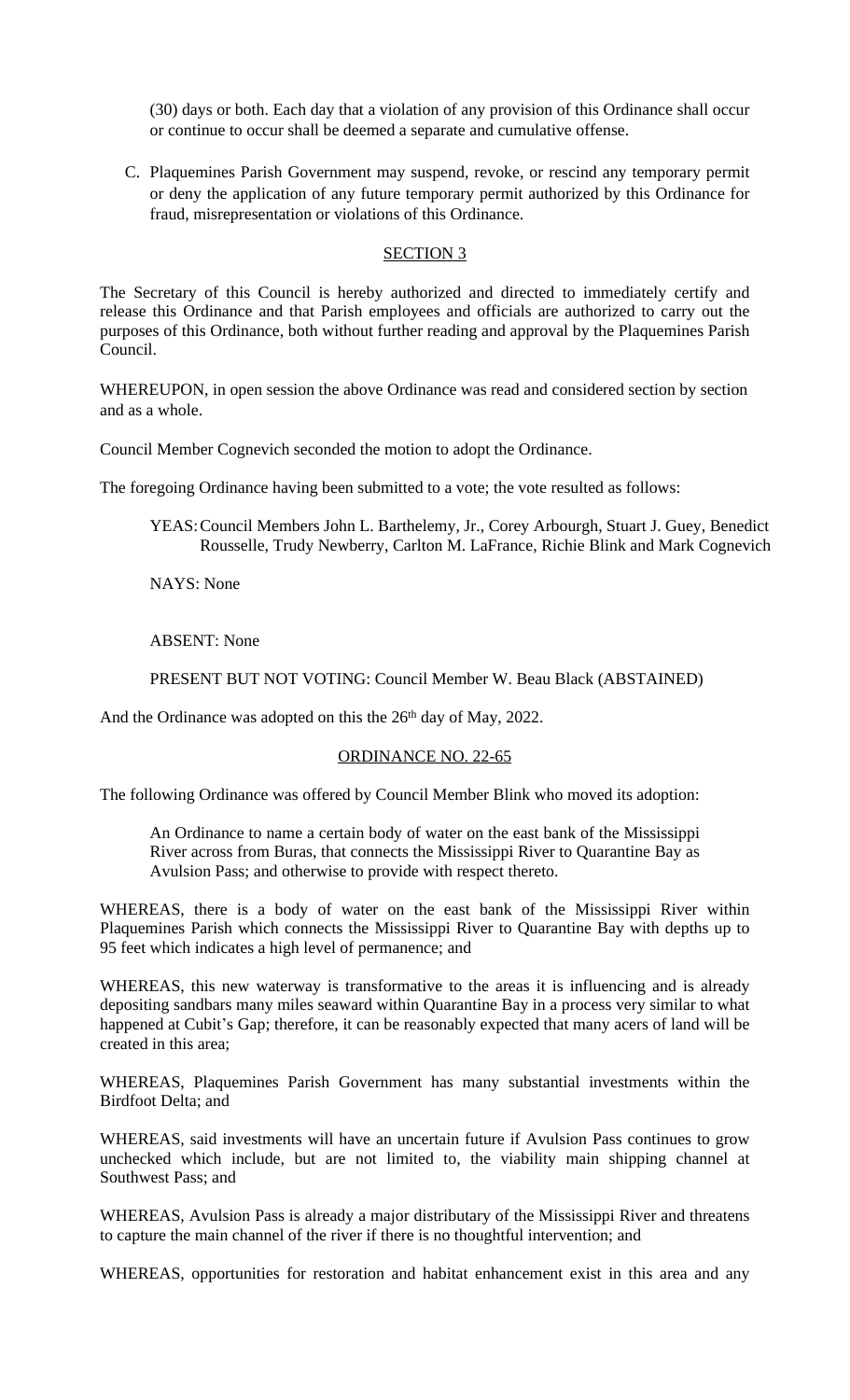attempts at controlling Avulsion Pass need to include Plaquemines Parish Government and its residents within the decision making process; and

WHEREAS, for the purposes related to Plaquemines Parish Government the waterway shall be named Avulsion Pass;

#### NOW, THEREFORE:

## BE IT ORDAINED BY THE PLAQUEMINES PARISH COUNCIL THAT:

### SECTION 1

The waterway on the east bank of the Mississippi River in Plaquemines Parish which connects to the Mississippi River to Quarantine Bay shall be named Avulsion Pass.

### SECTION 2

Authorizing and directing the Council Secretary to send a certified copy of this Ordinance to the National Oceanic and Atmospheric Administration, the United States Army Corps of Engineers, the Louisiana Trustee Implementation Group and the Costal Protection and Restoration Authority.

# SECTION 3

The Secretary of this Council is hereby authorized and directed to immediately certify and release this Ordinance and that Parish employees and officials are authorized and directed to carry out the purposes of this Ordinance, both without further reading and approval by the Plaquemines Parish Council.

WHEREUPON, in open session the above Ordinance was read and considered section by section and as a whole.

Council Member LaFrance seconded the motion to adopt the Ordinance.

The foregoing Ordinance having been submitted to a vote; the vote resulted as follows:

YEAS:Council Members Stuart J. Guey, Benedict Rousselle, Trudy Newberry, Carlton M. LaFrance and Richie Blink

# NAYS: Council Members Corey Arbourgh and Mark Cognevich

ABSENT: None

PRESENT BUT NOT VOTING: Council Members John L. Barthelemy, Jr. and W. Beau Black both (ABSTAINED)

And the Ordinance was adopted on this the 26<sup>th</sup> day of May, 2022.

#### ORDINANCE NO. 22-66

The following Ordinance was offered by Council Member Cognevich who moved its adoption:

An Ordinance to rescind, annul and set aside Ordinance Number 22-52, which rescinded, annulled and set-aside Ordinance 20-24 adopted on February 27, 2020; and otherwise to provide with respect thereto.

WHEREAS, Ordinance Number 22-52, adopted on April 28, 2022, rescinded, annulled and setaside Ordinance 20-24 adopted on February 27, 2020, which amended the Five Year Capital Improvements Plan for the Replacement Pointe-a-la-Hache Ferry Landing Project; and

WHEREAS, it is the desire of this Council to rescind, annul and set aside Ordinance Number 22- 52, adopted on April 28, 2022;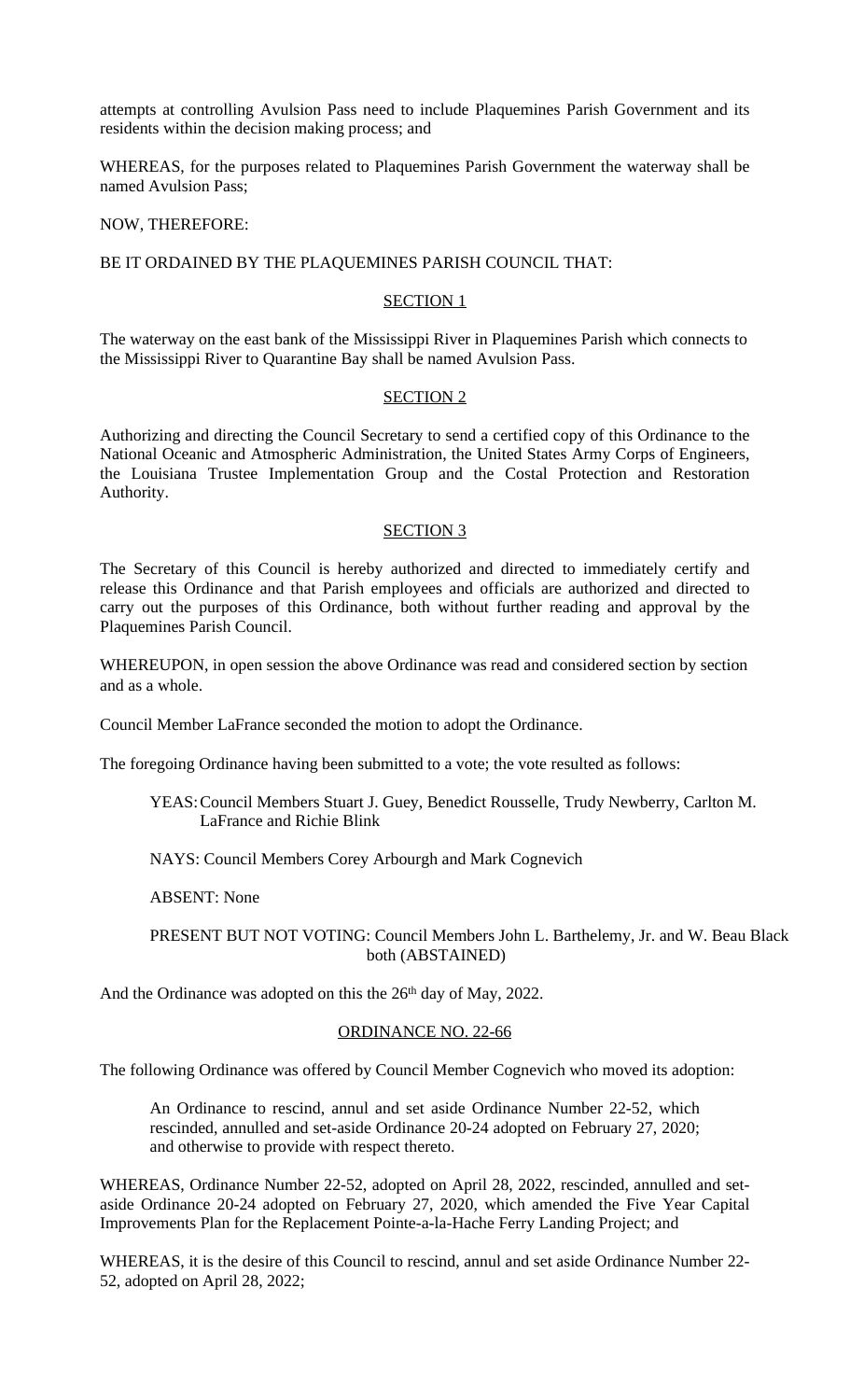NOW, THEREFORE:

# BE IT ORDAINED BY THE PLAQUEMINES PARISH COUNCIL THAT:

## SECTION 1

It hereby rescinds, annuls and sets aside Ordinance Number 22-52, adopted April 28, 2022.

## SECTION 2

The Secretary of this Council is hereby authorized and directed to immediately certify and release this Ordinance and that Parish employees and officials are authorized to carry out the purposes of this Ordinance, both without further reading and approval by the Plaquemines Parish Council.

WHEREUPON, in open session the above Ordinance was read and considered section by section and as a whole.

Council Member Barthelemy seconded the motion to adopt the Ordinance.

The foregoing Ordinance having been submitted to a vote; the vote resulted as follows:

YEAS:Council Members John L. Barthelemy, Jr., W. Beau Black, Corey Arbourgh, Stuart J. Guey, Benedict Rousselle, Trudy Newberry, Carlton M. LaFrance, Richie Blink and Mark Cognevich

NAYS: None

ABSENT: None

PRESENT BUT NOT VOTING: None

And the Ordinance was adopted on this the 26<sup>th</sup> day of May, 2022.

Council Member Cognevich offered Item 9f with changes.

## ORDINANCE NO. 22-67

The following Ordinance was offered by Council Member Cognevich who moved its adoption:

An Ordinance to amend 2022 Public Health Fund, Operating Expenditure Budget, Ambulances-General Department; and otherwise to provide with respect thereto.

WHEREAS, an amendment to the 2022 Public Health Fund, Operating Expenditure Budget, Ambulances-General Department is requested;

NOW, THEREFORE:

BE IT ORDAINED BY THE PLAQUEMINES PARISH COUNCIL THAT:

#### SECTION<sub>1</sub>

The 2022 Public Health Fund, Operating Expenditure Budget, Ambulances-General Department, is amended as follows:

| <b>Fund:</b> 004 Public Health Fund |                                                   |                    |           |
|-------------------------------------|---------------------------------------------------|--------------------|-----------|
|                                     | <b>Dept/Div:</b> 555-2700 Ambulances-General Dept |                    |           |
|                                     |                                                   |                    |           |
| Object                              | <b>Description</b>                                | Inc/<br><b>Dec</b> | Amendment |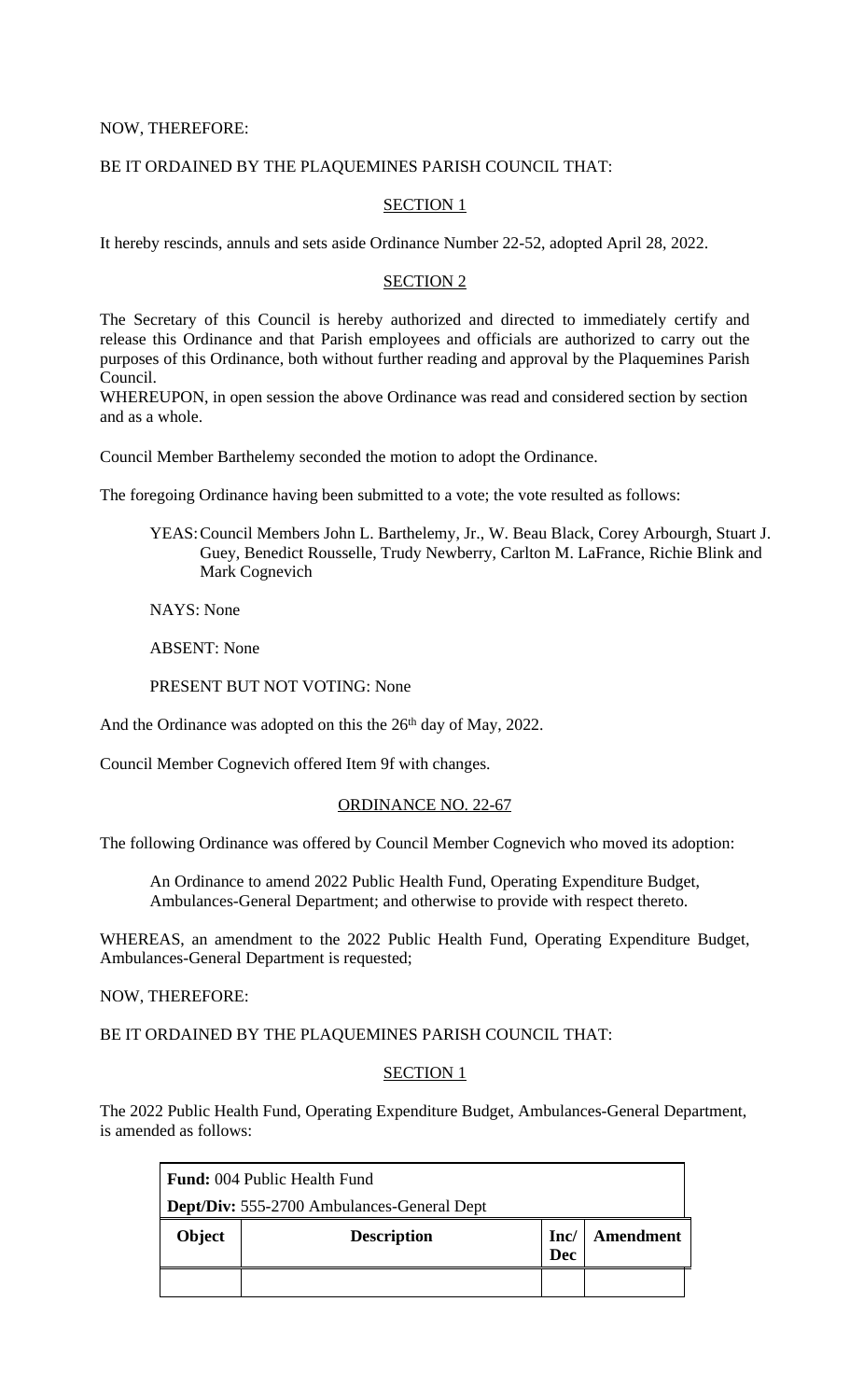| 521.405 | Operating Services Membership Dues | Inc | 198,200 |
|---------|------------------------------------|-----|---------|
| 532.001 | <b>Prof Services General</b>       | Inc | 265,800 |

### SECTION 2

The 2022 Revenue Budget is amended as follows:

| <b>Fund:</b> 004 Public Health Fund               |                    |                |           |
|---------------------------------------------------|--------------------|----------------|-----------|
| <b>Dept/Div:</b> 555-2700 Ambulances-General Dept |                    |                |           |
| <b>Object</b>                                     | <b>Description</b> | <b>Inc/Dec</b> | Amendment |
| 447.005                                           | Fees, Charges,     | Inc            | 464,000   |
|                                                   | Commission-Heath   |                |           |

#### SECTION 3

The Secretary of this Council is hereby authorized and directed to immediately certify and release this Ordinance and that Parish employees and officials are authorized to carry out the purpose of this Ordinance, both without further reading and approval by the Plaquemines Parish Council.

WHEREUPON, in open session the above Ordinance was read and considered section by section and as a whole.

Council Member Guey seconded the motion to adopt the Ordinance.

The foregoing Ordinance having been submitted to a vote; the vote resulted as follows:

YEAS:Council Members John L. Barthelemy, Jr., W. Beau Black, Corey Arbourgh, Stuart J. Guey, Benedict Rousselle, Trudy Newberry, Carlton M. LaFrance, Richie Blink and Mark Cognevich

NAYS: None

ABSENT: None

PRESENT BUT NOT VOTING: None

And the Ordinance was adopted on this the 26<sup>th</sup> day of May, 2022.

# RESOLUTION NO. 22-146

On motion of Council Member Cognevich, seconded by Council Member Rousselle, and on roll call all members present and voting "YES", except Council Member Guey who was "ABSENT", the following Resolution was adopted:

A Resolution authorizing and directing the Parish President or his designee, to do all things necessary and proper to negotiate, execute, perfect, and enforce any and all documents required to apply for a Local Government Assistance Program Grant (LGAP) from the Office of Community Services in the amount of \$150,000.00 to purchase vehicles for the following departments: One  $(1)$   $\frac{3}{4}$  Ton Diesel Pickup Truck for Flood Control, One (1) ½ Ton Pickup for Recreation, One (1) Mid-Size Pickup for Flood Control; and otherwise to provide with respect thereto.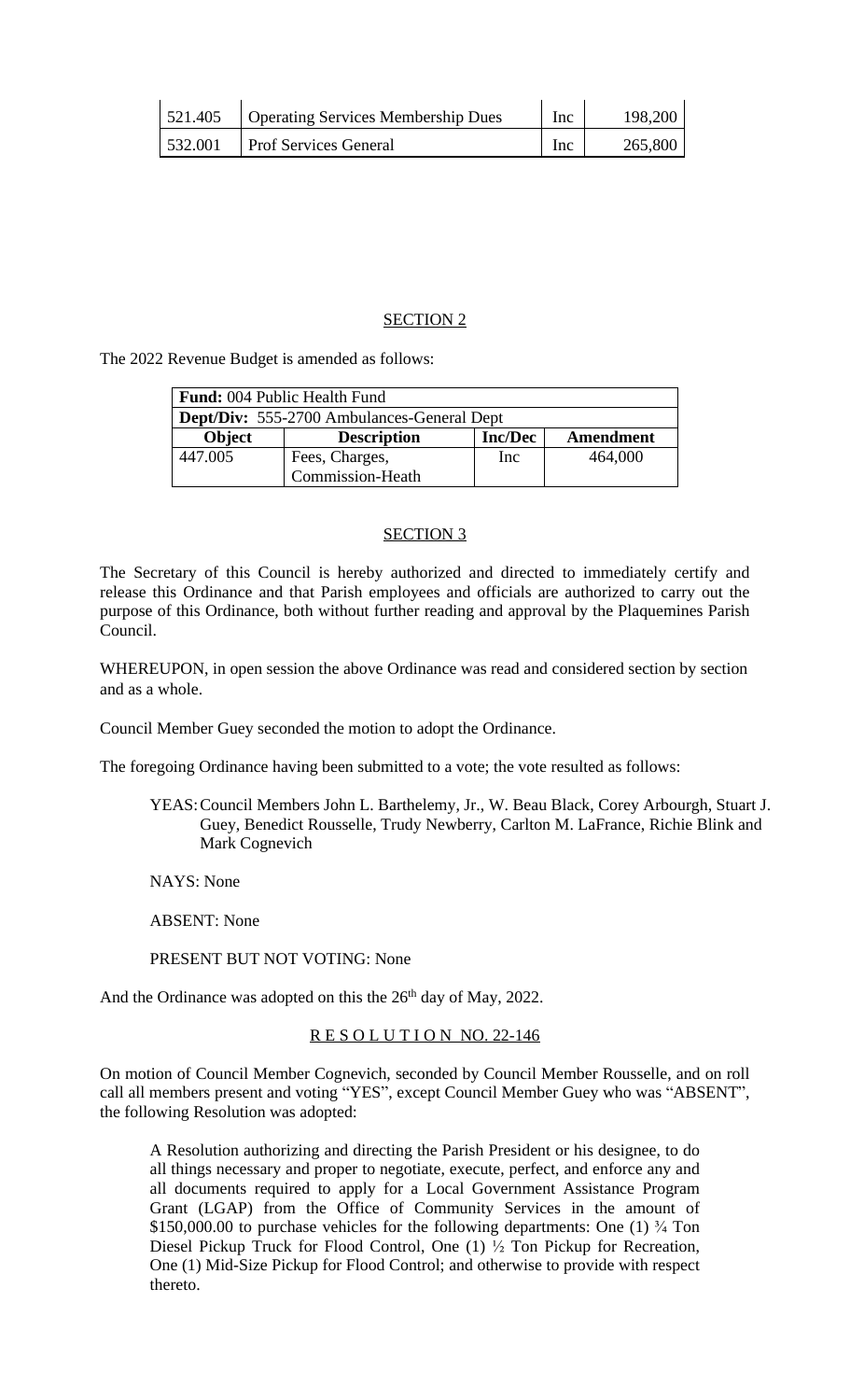WHEREAS, the Parish Administration proposes to seek a grant from the State Office of Community Services for a Local Government Assistance Program Grant in the amount of \$150,000.00; and

WHEREAS, the Parish Council finds that it is in the best interest of Plaquemines Parish Government to apply for this grant and provide parish vehicles;

#### NOW, THEREFORE:

BE IT RESOLVED BY THE PLAQUEMINES PARISH COUNCIL THAT it hereby approves of the application for a Louisiana Government Assistance Grant from the State Office of Community Services in the amount of \$150,000.00 to provide parish vehicles.

BE IT FURTHER RESOLVED BY THE PLAQUEMINES PARISH COUNCIL THAT it hereby authorizes the Parish President, or his designee, to do all things necessary and proper to negotiate, execute, perfect, and enforce any and all documents required to apply for a Local Government Assistance Program Grant from the Office of Community Services in the amount of \$150,000.00 to purchase parish vehicles.

BE IT FURTHER RESOLVED BY THE PLAQUEMINES PARISH COUNCIL THAT the Secretary of this Council is hereby authorized and directed to immediately certify and release this Resolution and that Parish employees and officials are authorized to carry out the purposes of this Resolution, both without further reading and approval by the Plaquemines Parish Council. Council Member Cognevich moved to Agenda Item 9k.

# RESOLUTION NO. 22-147

On motion of Council Member Barthelemy, seconded by Council Member Rousselle, and on roll call all members present and voting "YES", the following Resolution was adopted:

A Resolution authorizing and directing the Parish President or his designee, to do all things necessary and proper to negotiate, execute, perfect, and enforce any and all documents required to apply for a Community Water Enrichment Grant (CWEF) of \$150,000 to penetrate the St. Bernard Flood Wall with pipe in order to have the ability to connect to St. Bernard water as a safeguard against losing water service on the east bank of the Parish; and otherwise to provide with respect thereto.

WHEREAS, the Parish Administration proposes to seek a grant from the State Office of Community Services for Community Water Enrichment Funds in the amount of \$150,000.00 to penetrate the St. Bernard Flood Wall with pipe in order to be able to connect to St. Bernard water as a safeguard against losing water on the east bank of the Parish; and

WHEREAS, such a project will benefit Plaquemines Parish in improving the safety, health and living conditions of the affected area by providing potable water and fire protection; and

WHEREAS, the Parish Council finds that it is in the best interest of Plaquemines Parish Government to apply for this grant and provide emergency water and fire protection;

# NOW, THEREFORE:

BE IT RESOLVED BY THE PLAQUEMINES PARISH COUNCIL THAT it hereby approves of the application for a Community Water Enrichment Fund Grant from the State Office of Community Services in the amount of \$150,000.00 and provide emergency water connection to St. Bernard Parish's water system.

BE IT FURTHER RESOLVED BY THE PLAQUEMINES PARISH COUNCIL THAT the Parish President, is the authorized representative for the project and as such is authorized to file the application and any amendments thereto for the Community Water Enrichment Fund Grant on behalf of the Plaquemines Parish Government with full authority to execute all documents pertaining to the project.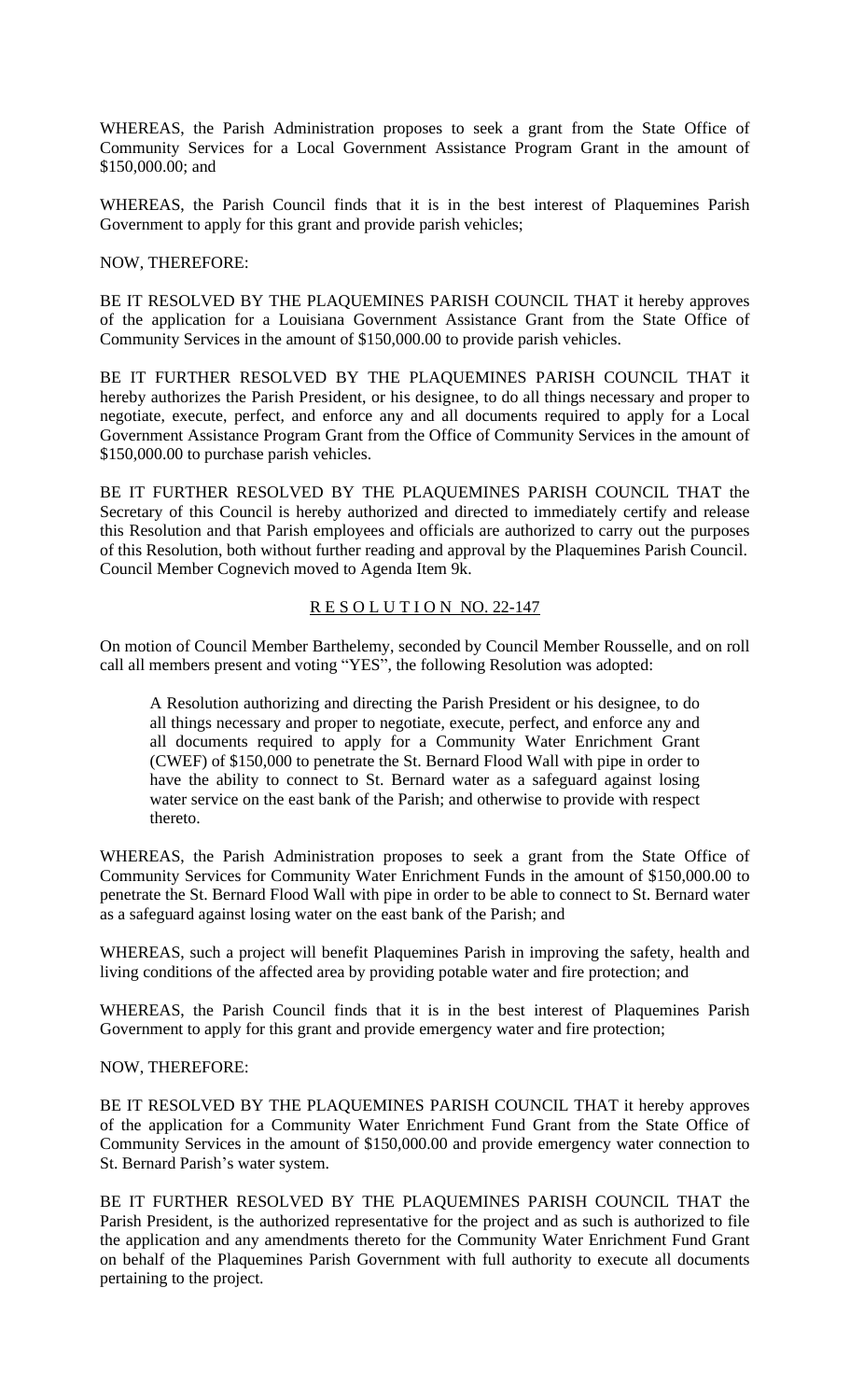BE IT FURTHER RESOLVED BY THE PLAQUEMINES PARISH COUNCIL THAT the Secretary of this Council is hereby authorized and directed to immediately certify and release this Resolution and that Parish employees and officials are authorized to carry out the purpose of this Resolution, both without further reading and approval by the Plaquemines Parish Council.

Council Member Cognevich reverted back to Agenda Item 9i.

# RESOLUTION NO 22-148

On motion of Council Member Cognevich, seconded by Council Member Arbourgh, and on roll call all members present and voting "YES", the following Resolution was adopted:

A Resolution authorizing a Cooperative Endeavor Agreement between the Parish of Jefferson and the Parish of Plaquemines regarding the enrollment of Plaquemines Parish firefighters in classes held at the Jefferson Parish Fire Training Center; and otherwise to provide with respect thereto.

WHEREAS, Art. VII, Sec. 14(C) of the Louisiana Constitution of 1974 provides that for a public purpose, the State and its political subdivisions may engage in cooperative endeavors with each other, with the United States or its agencies, or with any public or private organization, corporation or individuals; and

WHEREAS, the Parish of Jefferson is a political subdivision of the State of Louisiana that operates under a home rule charter and plan of government adopted pursuant to Article XIV, Section 3(c) of the Louisiana Constitution of 1921; and

WHEREAS, Section 1.01 (Powers of the Parish) of the Jefferson Parish Home Rule Charter provides that Jefferson shall have all the powers, rights, and authority or hereafter vested in parishes, parish governments, and parish officers and in Jefferson Parish in particular by the Constitution and laws of the State, including to prepare and enforce a uniform fire code and provide fire prevention and protection services; and

WHEREAS, the Parish of Plaquemines is a subdivision of the State of Louisiana that operates under a home rule charter and plan of government adopted pursuant to Article XIV, Section 3(c) of the Louisiana Constitution of 1921; and

WHEREAS, Jefferson operates a Fire Training Center that offers various classes for firefighters who provide fire suppression and prevention services for Jefferson Parish Fire Protection Districts and for other public and private entities who desire for their firefighters to attend the said classes; and

WHEREAS, Plaquemines Parish desires for its firefighters to attend classes at Jefferson's Fire Training Center; and

WHEREAS, the public purpose of the said Agreement is to enhance the training of Plaquemines firefighters for the safety of our neighboring parish and region; and

WHEREAS, Jefferson Parish will be compensated for each Plaquemines firefighter that attends a Jefferson class;

# NOW, THEREFORE:

BE IT RESOLVED BY THE PLAQUEMINES PARISH COUNCIL THAT it hereby authorizes and directs the Parish President, or his designee to sign a Cooperative Endeavor Agreement between Jefferson Parish and Plaquemines Parish to provide for Plaquemines firefighters to attend the Jefferson Parish Fire Training Center as determined by the Fire Chief of the Plaquemines Parish Fire Department, at a fee to be determined between Jefferson and Plaquemines Parishes.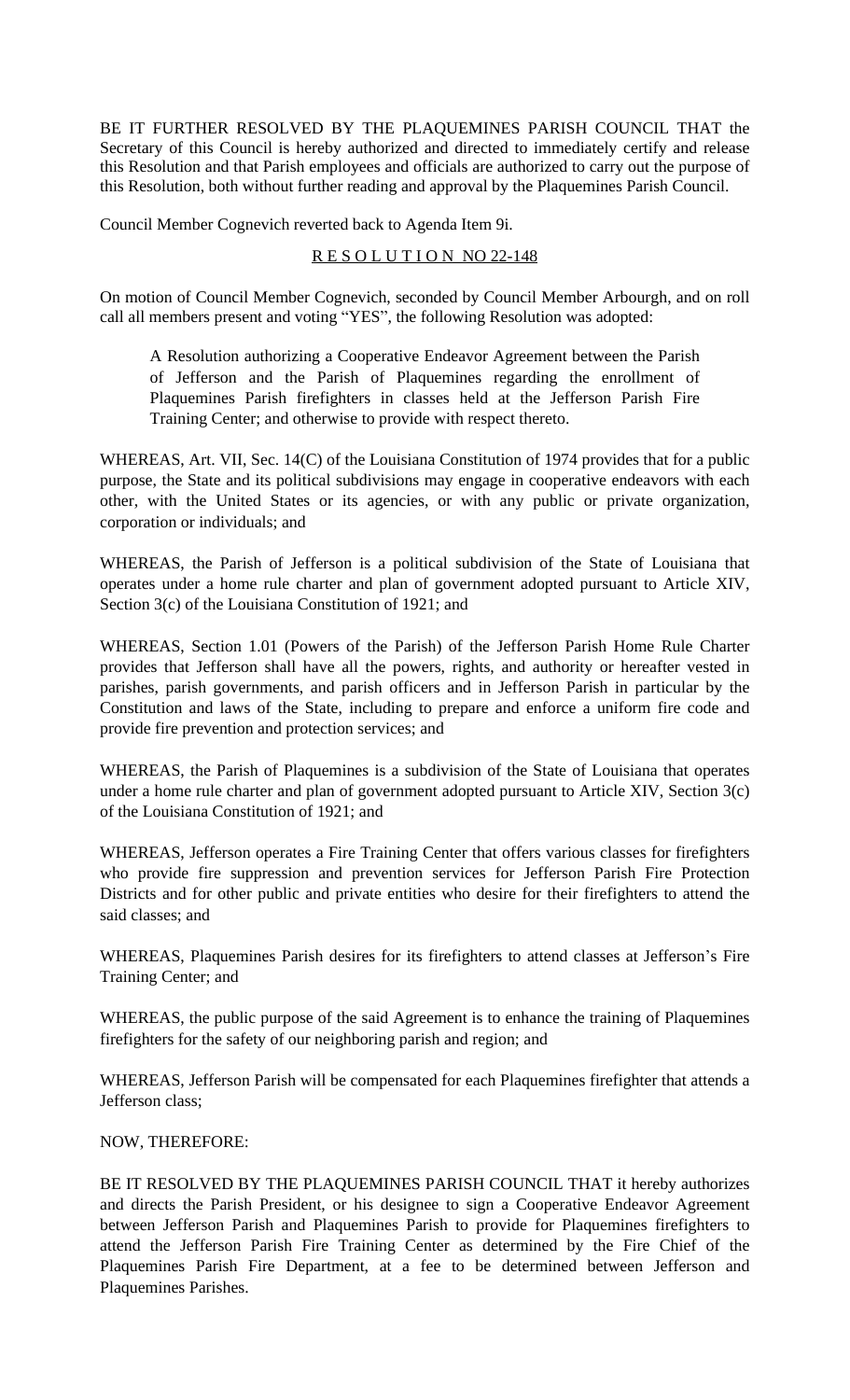BE IT FURTHER RESOLVED BY THE PLAQUEMINES PARISH COUNCIL THAT the Secretary of this Council is hereby authorized and directed to immediately certify and release this Resolution and that Parish employees and officials are authorized to carry out the purpose of this Resolution, both without further reading and approval by the Plaquemines Parish Council.

# ORDINANCE NO. 22-68

The following Ordinance was offered by Council Member Barthelemy who moved its adoption:

An Ordinance authorizing the acceptance of a donation for the Davant Swimming Pool and to amend the 2022 General Fund, Operating Revenue and Expenditure Budgets; and otherwise to provide with respect thereto.

WHEREAS, Plaquemines Parish Government has received a donation to be used for the operation of the Davant Swimming Pool; and

WHEREAS, amending the 2022 General Fund, Operating Revenue and Expenditure Budgets is requested;

NOW, THEREFORE:

BE IT ORDAINED BY THE PLAQUEMINES PARISH COUNCIL THAT:

# SECTION<sub>1</sub>

The Plaquemines Parish Council hereby authorizes acceptance of the following donation for the operation of the Davant Swimming Pool:

Pointe-a-la-Hache Volunteer Fire Dept. \$2,000

# SECTION 2

The 2022 General Fund, Operating Revenue and Expenditure Budgets, are amended as follows:

|               | <b>Fund:</b> 001 General Fund     |                |           |
|---------------|-----------------------------------|----------------|-----------|
|               | Dept/Div: 000-0000 Revenue Budget |                |           |
| <b>Object</b> | <b>Description</b>                | <b>Inc/Dec</b> | Amendment |
|               |                                   |                |           |

|         | <b>Fund:</b> 001 General Fund                     |                |           |
|---------|---------------------------------------------------|----------------|-----------|
|         | <b>Dept/Div:</b> 655-4147 Swimming Pools – Davant |                |           |
| Object  | <b>Description</b>                                | <b>Inc/Dec</b> | Amendment |
| 541.120 | $Supplies$ – Chemicals                            | Inc            | 2.000     |

# SECTION 3

The Secretary of this Council is hereby authorized and directed to immediately certify and release this Ordinance and that Parish employees and officials are authorized to carry out the purposes of this Ordinance, both without further reading and approval by the Plaquemines Parish Council.

WHEREUPON, in open session the above Ordinance was read and considered section by section and as a whole.

Council Member Cognevich seconded the motion to adopt the Ordinance.

The foregoing Ordinance having been submitted to a vote; the vote resulted as follows: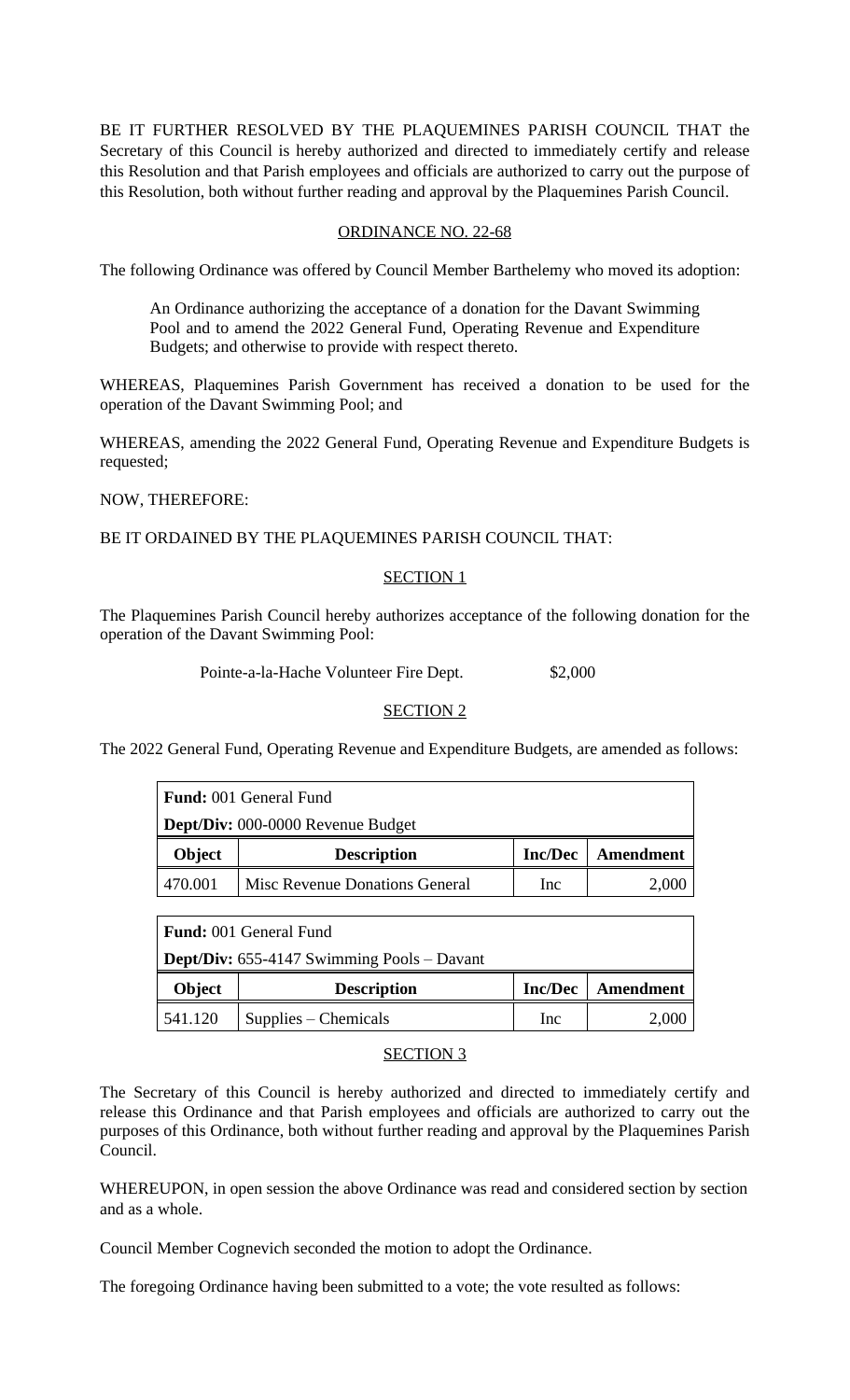YEAS:Council Members John L. Barthelemy, Jr., W. Beau Black, Corey Arbourgh, Stuart J. Guey, Benedict Rousselle, Trudy Newberry, Carlton M. LaFrance, Richie Blink and Mark Cognevich

NAYS: None

ABSENT: None

### PRESENT BUT NOT VOTING: None

And the Ordinance was adopted on this the 26<sup>th</sup> day of May, 2022.

Council Member Black offered Agenda Item 9L with changes.

### ORDINANCE NO. 22-69

The following Ordinance was offered by Council Member Black who moved its adoption:

An Ordinance to amend the Five Year Capital Improvements Plan for the Renovations-Animal Shelter Project and the 2022 General Fund, Revenue Budget; and otherwise to provide with respect thereto.

WHEREAS, Plaquemines Parish Government has received settlement proceeds in the amount of \$1,855,003 for the Animal Shelter; and,

WHEREAS, amending the Five Year Capital Improvements Plan for the Renovations-Animal Shelter Project is requested;

NOW, THEREFORE:

BE IT ORDAINED BY THE PLAQUEMINES PARISH COUNCIL THAT:

#### SECTION<sub>1</sub>

The 2022 General Fund, Revenue Budget is amended as follows:

|         | <b>Fund:</b> 001 General Fund      |                |           |
|---------|------------------------------------|----------------|-----------|
|         | Dept/Div: 000-0000 Revenue-General |                |           |
| Object  | <b>Description</b>                 | <b>Inc/Dec</b> | Amendment |
| 489.006 | Misc Settlements - Animal Shelter  | <sub>Inc</sub> | 1,855,003 |
|         |                                    |                |           |

### SECTION 2

The Five Year Capital Improvements Plan is amended by appropriating \$1,855,003 to the Renovations-Animal Shelter Project from the General Fund Unreserved/ Undesignated Fund Balance; funding year 2022.

#### SECTION 3

The Secretary of this Council is hereby authorized and directed to immediately certify and release this Ordinance and that Parish employees and officials are authorized to carry out the purposes of this Ordinance, both without further reading and approval by the Plaquemines Parish Council.

WHEREUPON, in open session the above Ordinance was read and considered section by section and as a whole.

Council Member Cognevich seconded the motion to adopt the Ordinance.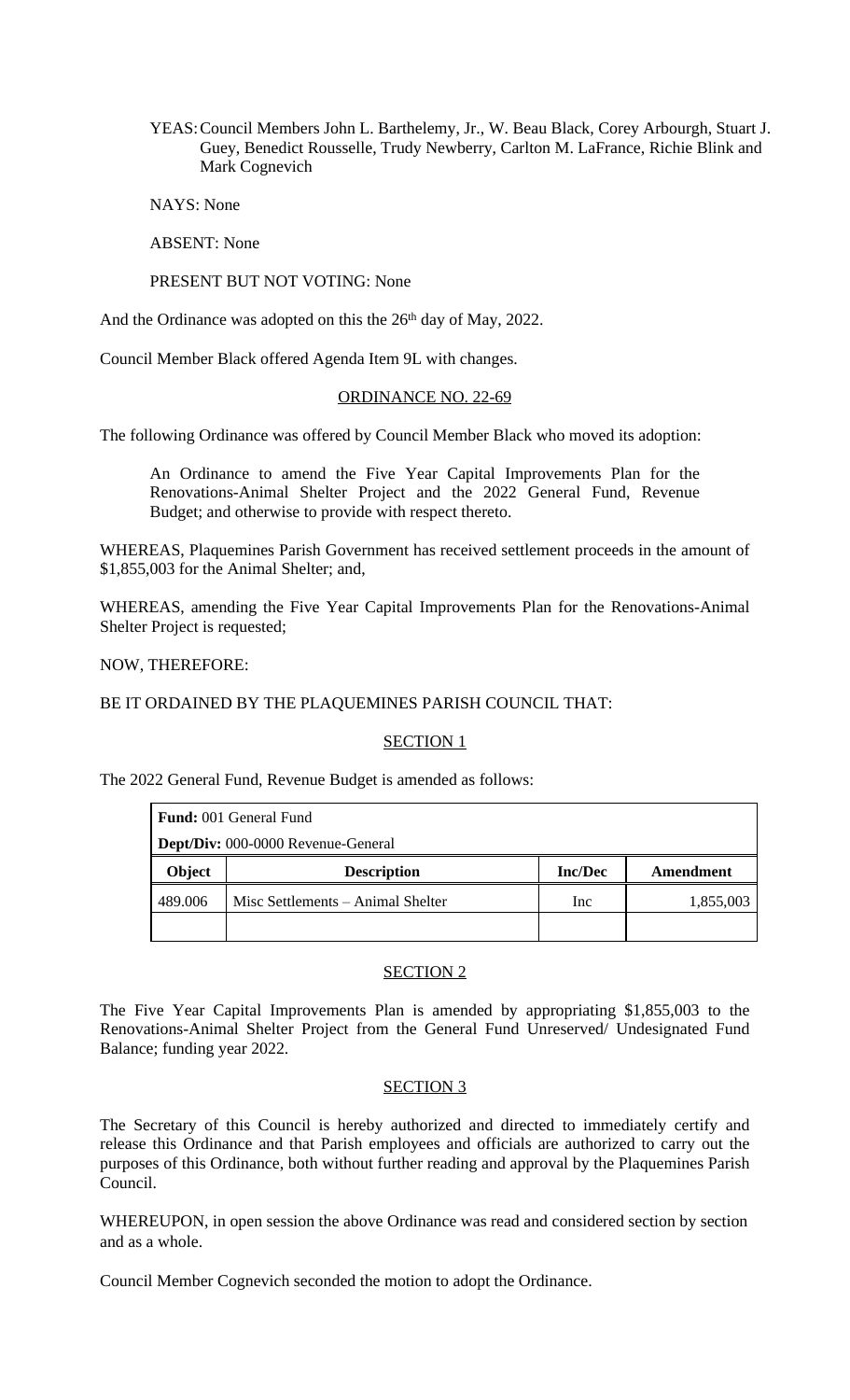The foregoing Ordinance having been submitted to a vote; the vote resulted as follows:

YEAS:Council Members John L. Barthelemy, Jr., W. Beau Black, Corey Arbourgh, Stuart J. Guey, Benedict Rousselle, Trudy Newberry, Carlton M. LaFrance, Richie Blink and Mark Cognevich

NAYS: None

ABSENT: None

PRESENT BUT NOT VOTING: None

And the Ordinance was adopted on this the 26<sup>th</sup> day of May, 2022.

Council Member Cognevich moved to Agenda Item 10, "Approval of the minutes". Without objection, so ordered.

## RESOLUTION NO. 22-149

On motion of Council Member Cognevich, seconded by Council Member Blink, and on roll call all members present and voting "YES", the following Resolution was adopted:

BE IT RESOLVED BY THE PLAQUEMINES PARISH COUNCIL THAT it hereby approves the minutes of the minutes of the May 12, 2022, regular meeting as recorded by the Secretary of this Council.

BE IT FURTHER RESOLVED BY THE PLAQUEMINES PARISH COUNCIL THAT the Secretary of this Council is hereby authorized and directed to immediately certify and release this Resolution and that Parish employees and officials are authorized to carry out the purposes of this Resolution, both without further reading and approval by the Plaquemines Parish Council.

Council Member Cognevich moved to Agenda Item 11, "New Business". Without objection, so ordered.

Under Agenda Item 11a, "Resolutions wherein suspension is being sought", Council Member Black offered a Motion to Suspend the Rules to add an item to the agenda for consideration entitled, "A Resolution authorizing partial settlement of Plaquemines Parish Government v. Mapp Construction, LLC, ABC Insurance Company, Travelers Casualty & Surety Company, Sizeler, Thompson, Brown Architects Project Design Group, *LLC* and XYZ Insurance Company, matter number 025//61-741(B); and otherwise to provide with respect thereto". Council Member Arbourgh seconded the motion and on roll call, all members present voting "YES", the motion was adopted by a vote of 9-0.

#### R E S O L U T I O N NO. 22-150

On motion of Council Member Black, seconded by Council Member Arbourgh, and on roll call all members present and voting "YES", the following Resolution was adopted:

A Resolution authorizing partial settlement of Plaquemines Parish Government v. Mapp Construction, LLC, ABC Insurance Company, Travelers Casualty & Surety Company, Sizeler, Thompson, Brown Architects Project Design Group, *LLC* and XYZ Insurance Company, matter number 025//61-741(B); and otherwise to provide with respect thereto.

WHEREAS, this matter in which Plaquemines Parish Government filed the captioned lawsuit in 2014 to collect damages due and owing to the Parish as a result of defects in the design and construction of the Plaquemines Parish Animal Shelter by the said defendants, has now been mediated and partially settled, as set forth in Section 1, below; and

WHEREAS, the matter is now presented to the Council for approval and authority to conclude the said partial settlements on the terms set forth below;